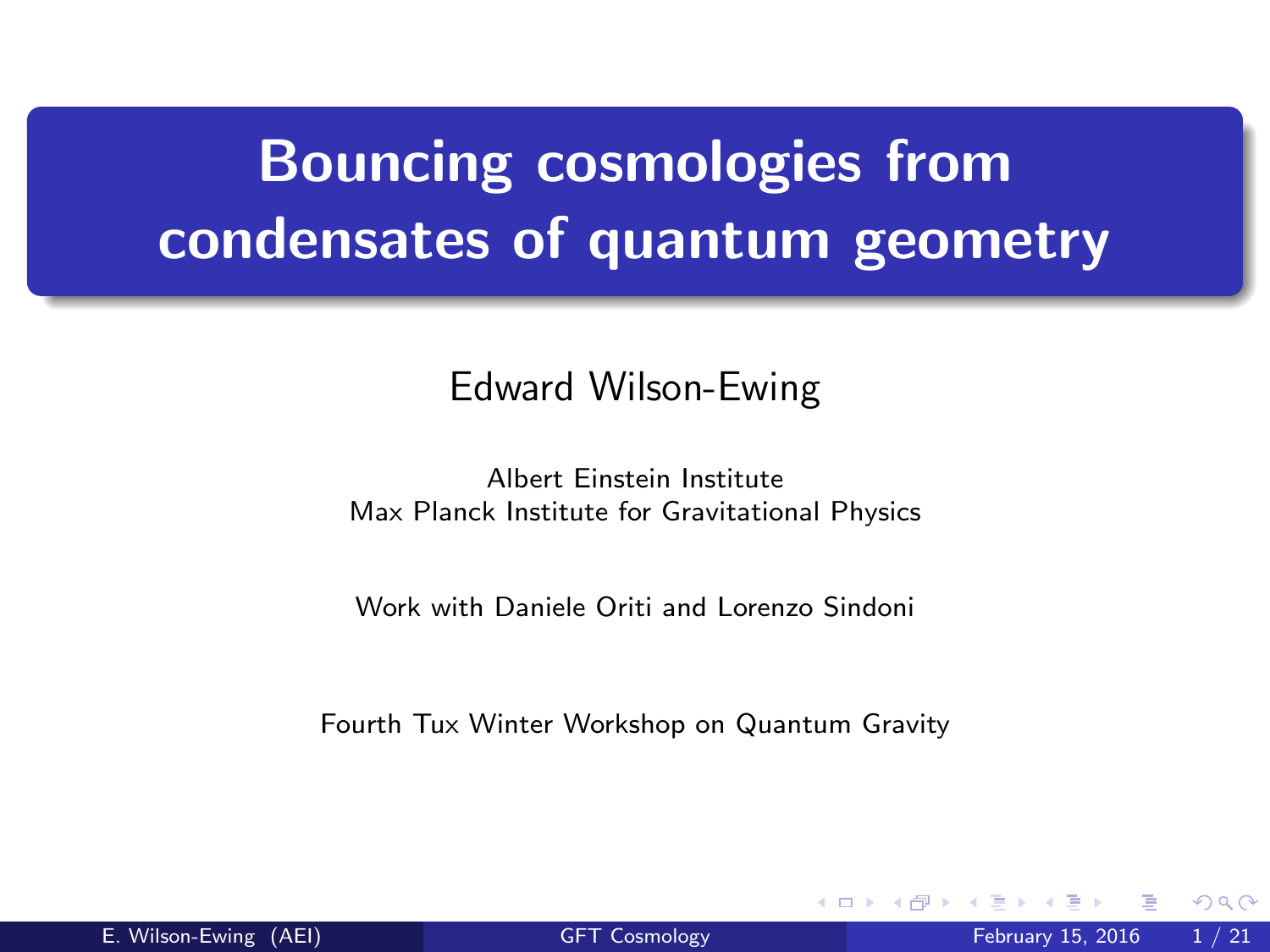Goal: Extract cosmology from (loop) quantum gravity.

4 0 8 → 母  $\rightarrow$   $299$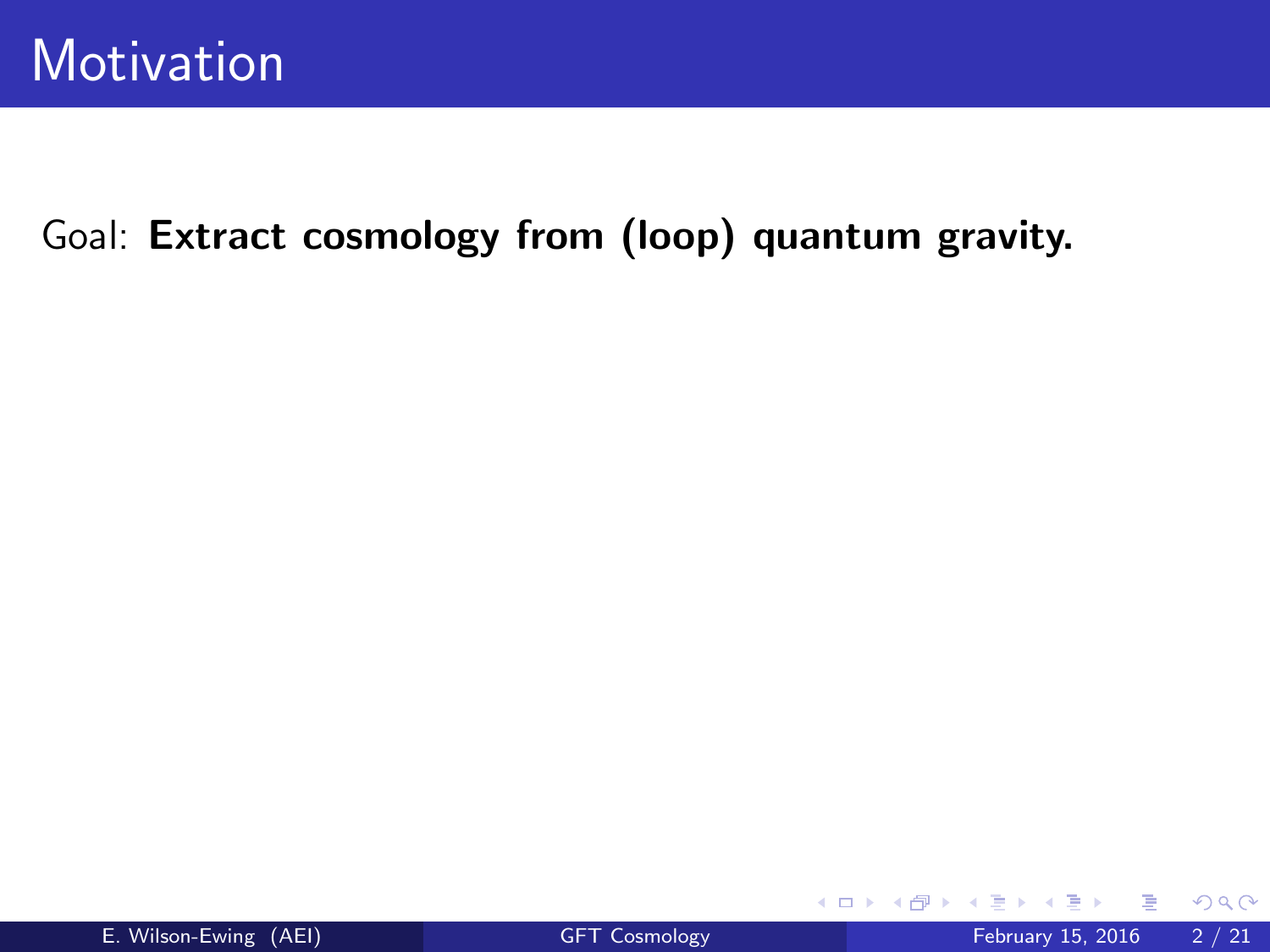#### Goal: Extract cosmology from (loop) quantum gravity.

Loop quantum cosmology (LQC) —where the quantization techniques of loop quantum gravity (LQG) are applied in the symmetry-reduced minisuperspaces relevant for homogeneous space-times— has given some potentially important insights in this direction.

However, despite its successes, the exact relation between loop quantum gravity and loop quantum cosmology remains unclear. It is important to go beyond LQC, using any hints LQC may offer.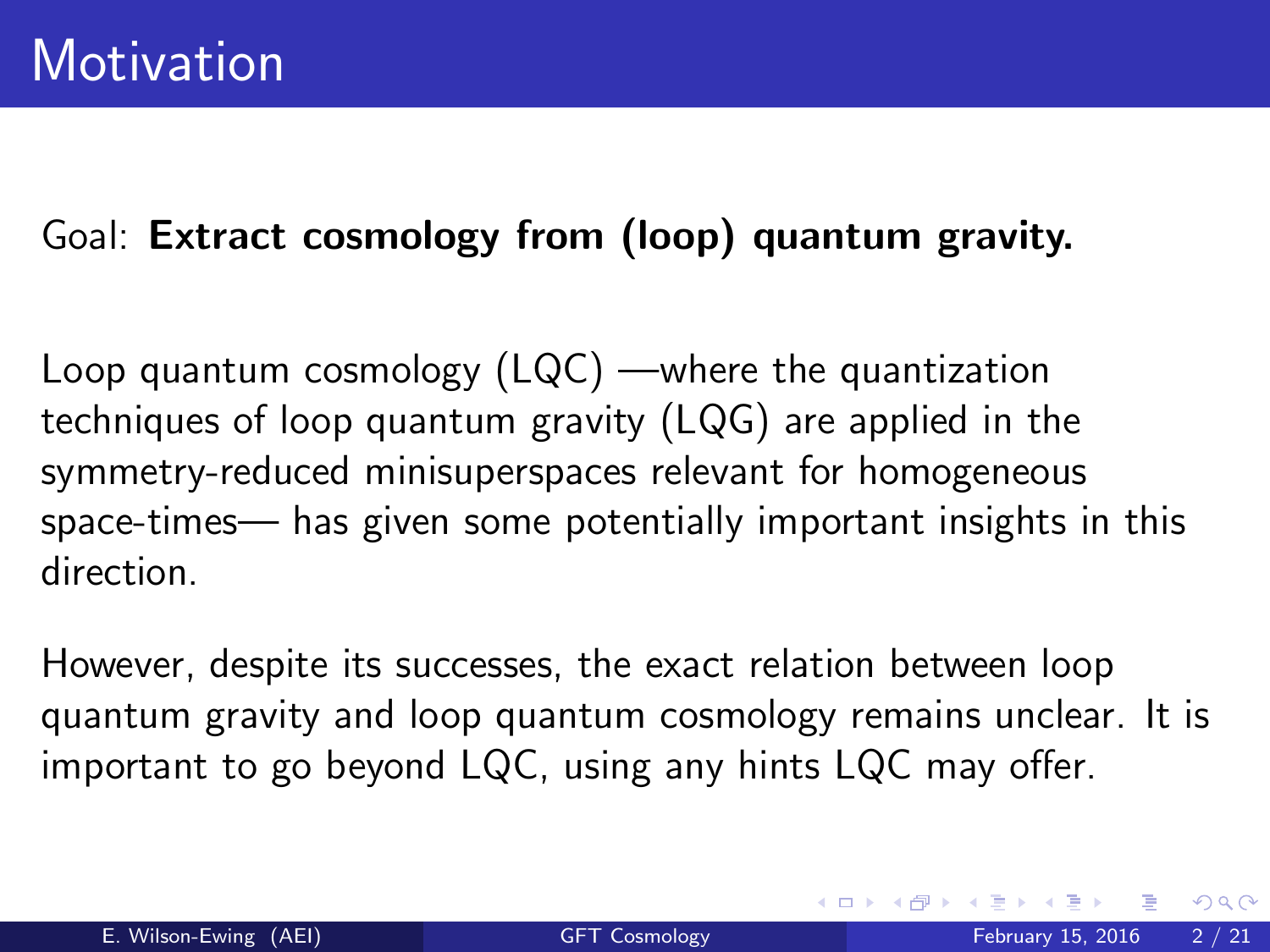### Cosmology as a Condensate of Geometry

In any theory such as LQG which predicts that space-time is constituted of quanta of geometry, it is reasonable to assume that large space-times (including cosmological space-times)

- are constituted of a large number of quanta of geometry,
- **•** each quanta contributes only a small fraction of the spatial volume.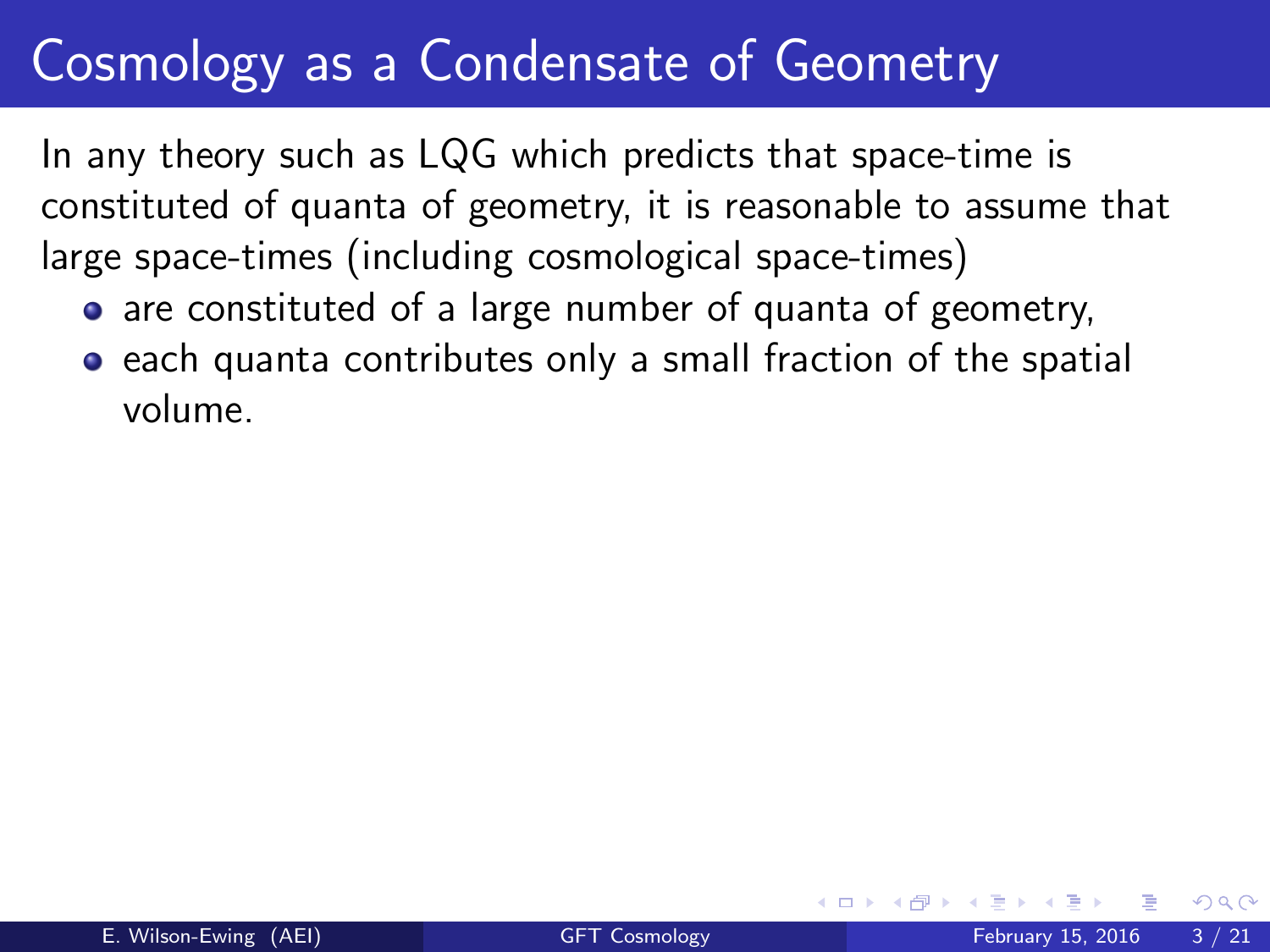### Cosmology as a Condensate of Geometry

In any theory such as LQG which predicts that space-time is constituted of quanta of geometry, it is reasonable to assume that large space-times (including cosmological space-times)

- are constituted of a large number of quanta of geometry,
- each quanta contributes only a small fraction of the spatial volume.

Furthermore, the improved dynamics of loop quantum cosmology suggest that the N quanta are in fact in the same state and that each contributes the same minimal  $V_{min}$  to the total volume,

$$
V_{tot}=NV_{min}.
$$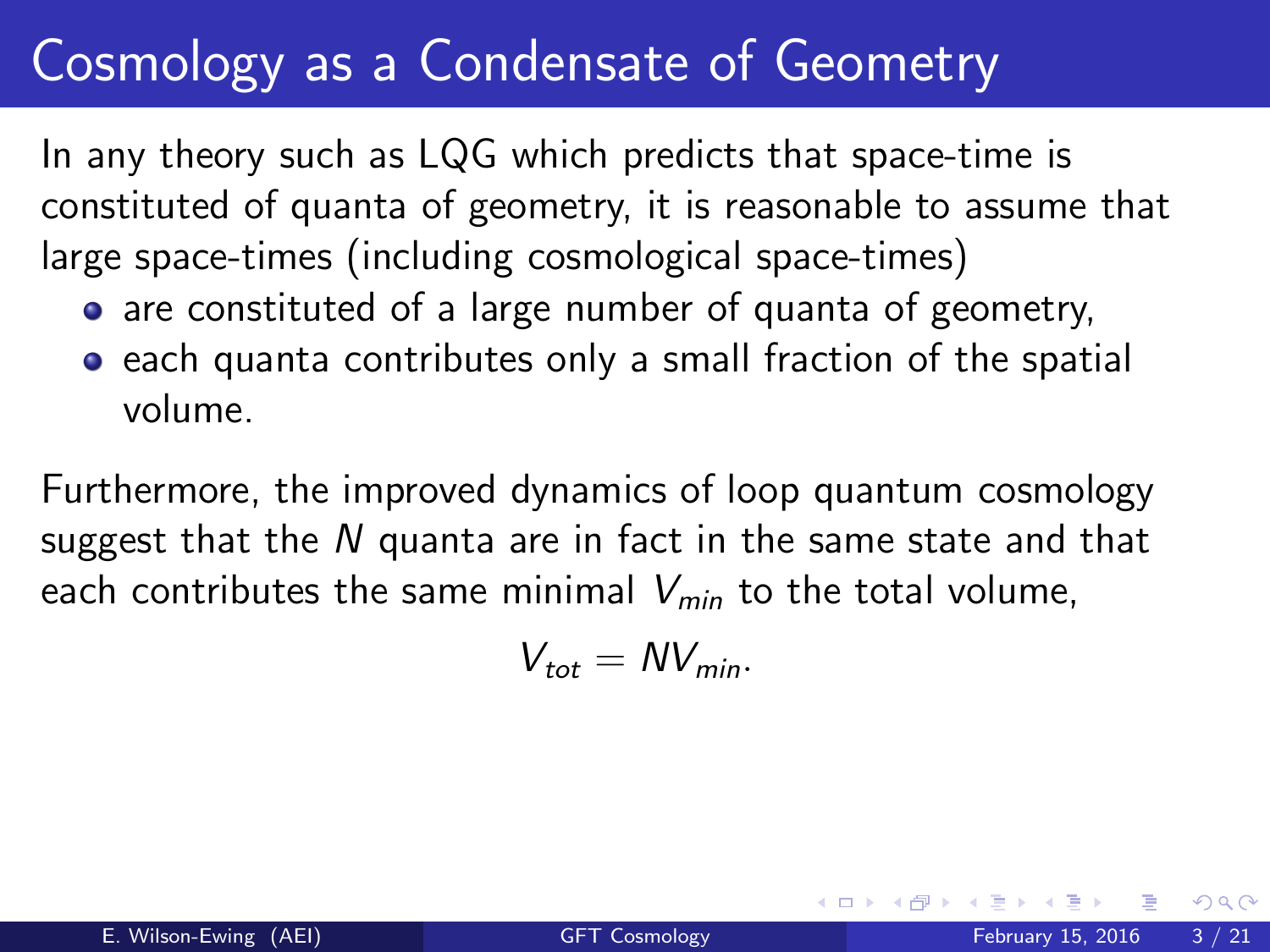## Cosmology as a Condensate of Geometry

In any theory such as LQG which predicts that space-time is constituted of quanta of geometry, it is reasonable to assume that large space-times (including cosmological space-times)

- are constituted of a large number of quanta of geometry,
- each quanta contributes only a small fraction of the spatial volume.

Furthermore, the improved dynamics of loop quantum cosmology suggest that the N quanta are in fact in the same state and that each contributes the same minimal  $V_{min}$  to the total volume,

$$
V_{tot}=NV_{min}.
$$

If all the quanta are indeed in the same state, this suggests using condensate states to extract cosmology from LQG.

This in turn directly leads to **group field theory**, a field theory for the quanta of geometry of LQG.  $QQ$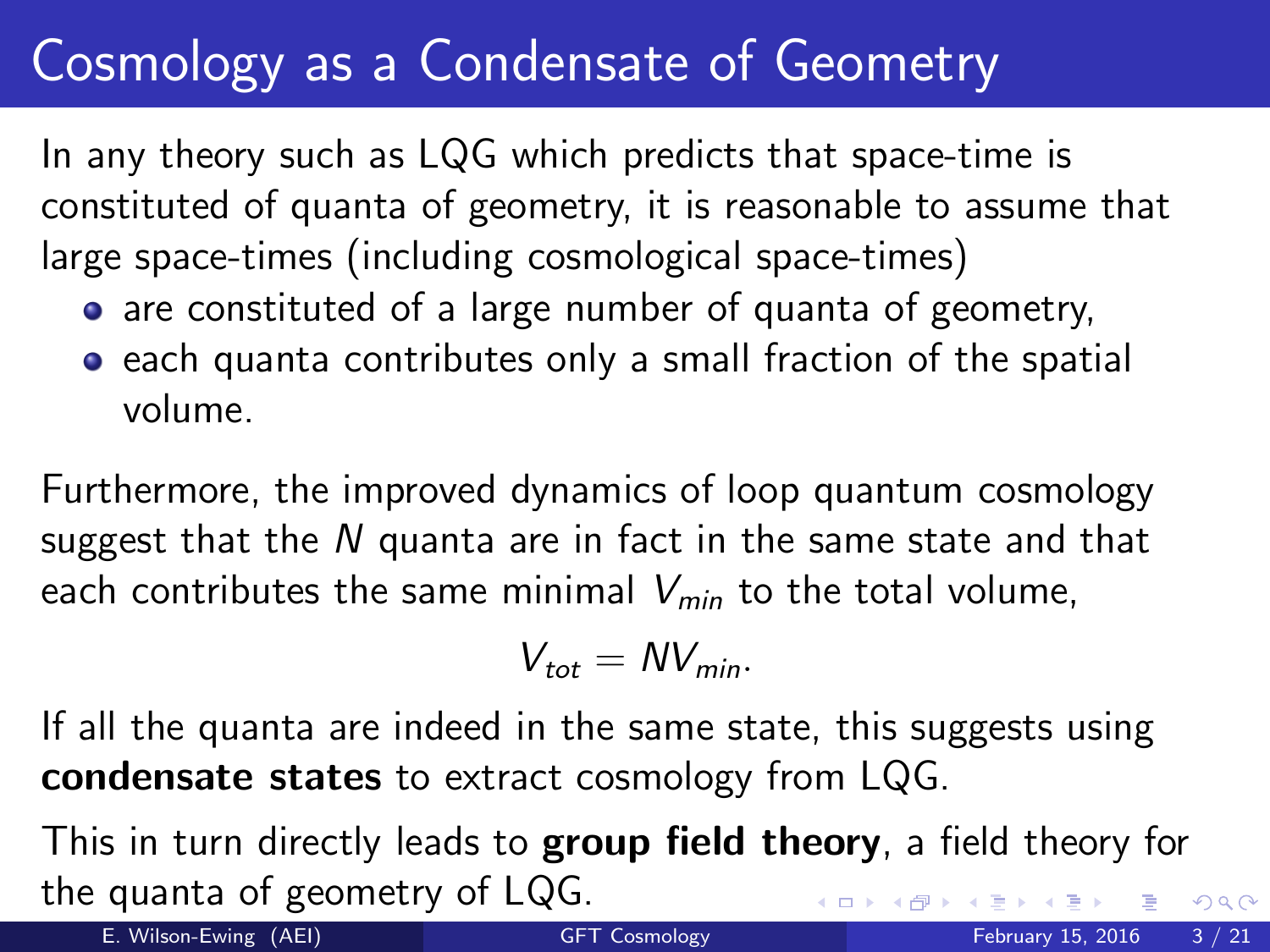The key idea here is that the continuous cosmological space-time emerges from the coarse-graining of the group field theory (GFT) condensate state.

Then the equations of motion for the coarse-grained continuous space-time (in this case, the Friedmann equations) are extracted from the dynamics of the GFT condensate state by evaluating the relevant cosmological observables (e.g., total spatial volume) and calculating their evolution as determined by the microscopic GFT model (with respect to some relational time).

Note that we make assumptions on the type of LQG/GFT state that is relevant for cosmology, but we do not impose any symmetries upon the underlying GFT theory.

 $\Omega$ 

**4 ロト 4 何 ト 4**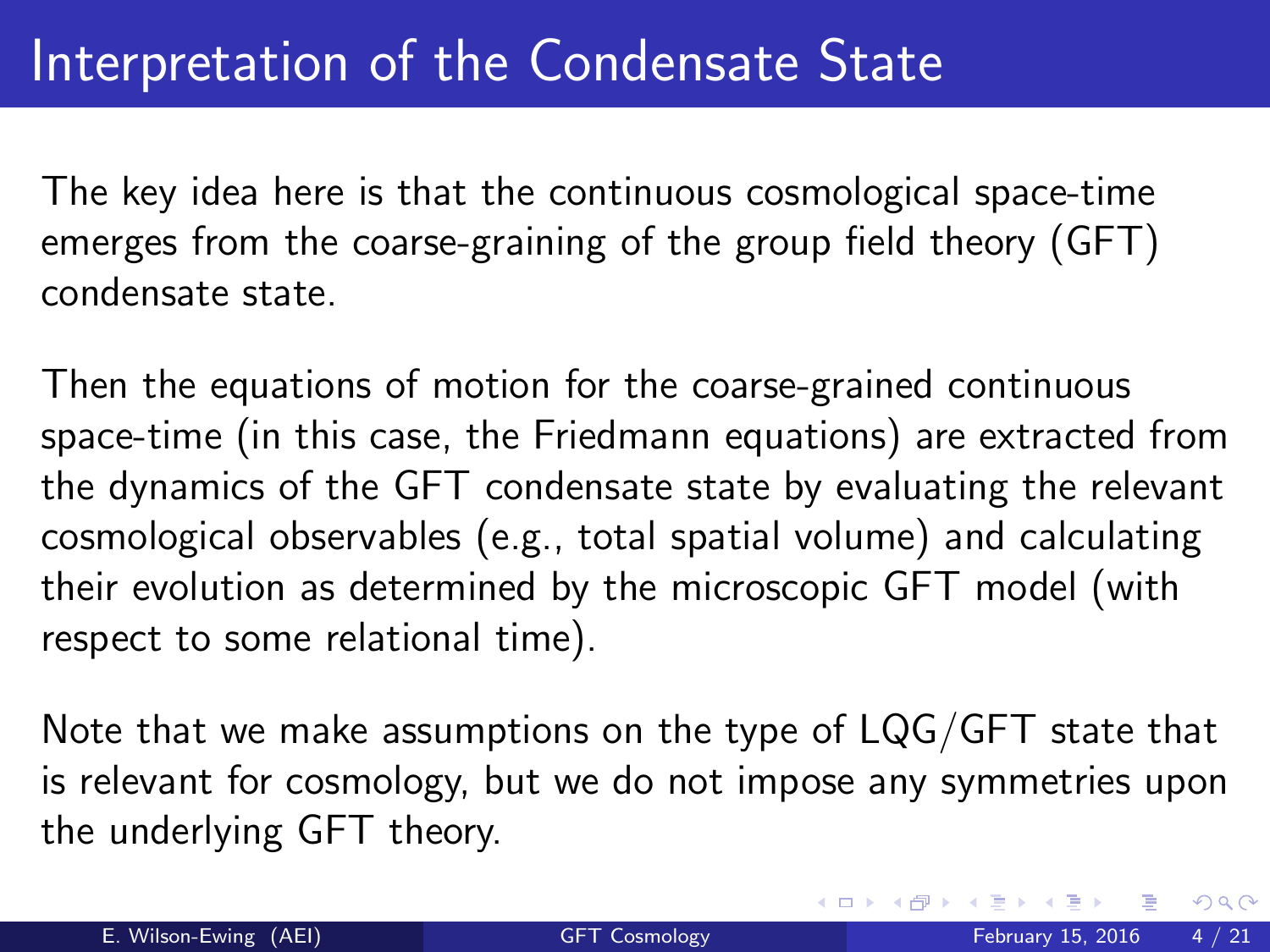#### <sup>1</sup> [Group Field Theory with a Scalar Field](#page-8-0)

#### <sup>2</sup> [Condensate States](#page-18-0)



4 0 8

 $QQ$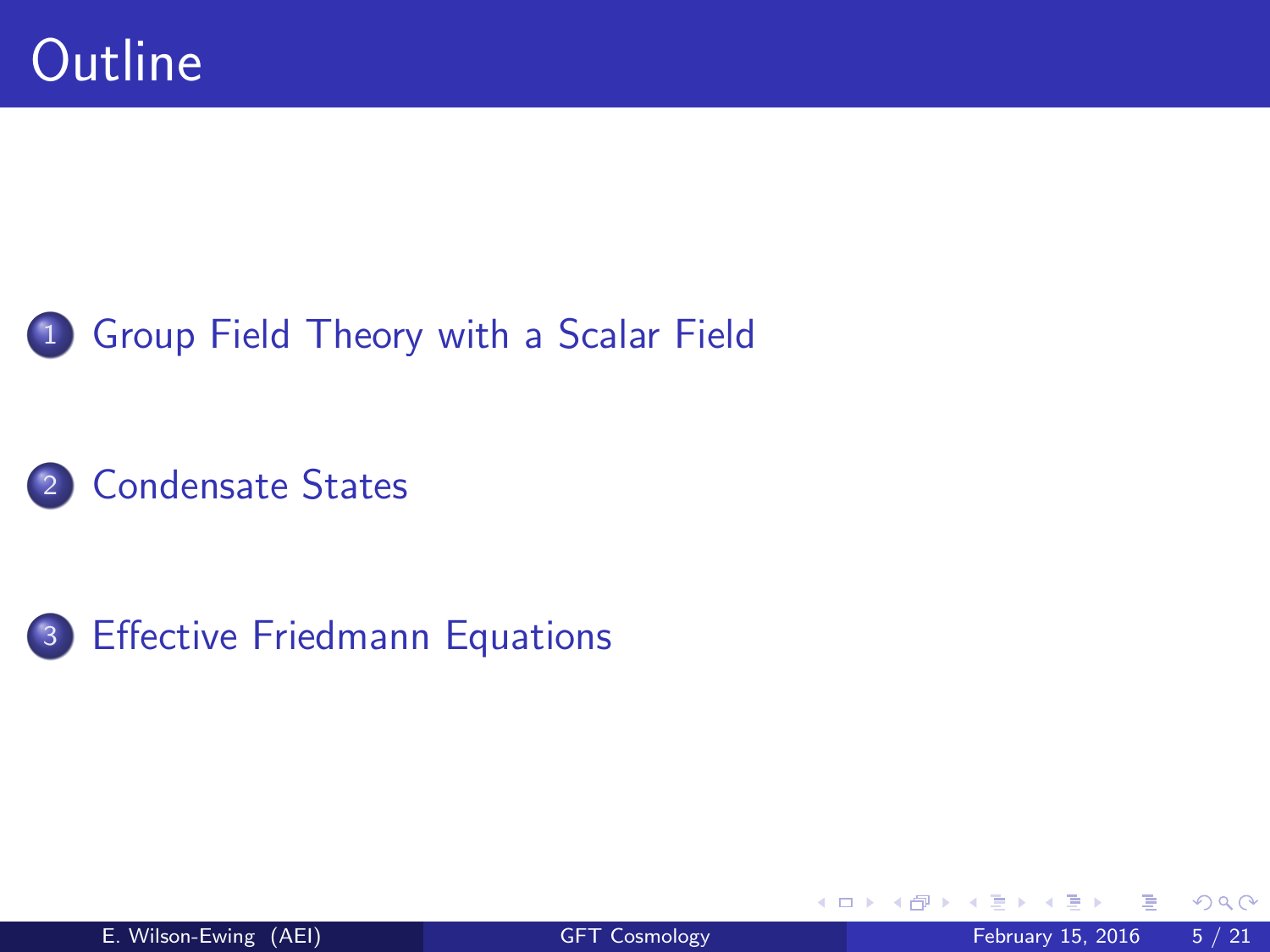### Group Field Theory

Group field theory (GFT) can be seen as a second-quantized language for loop quantum gravity, where the field operators

<span id="page-8-0"></span>
$$
\hat{\varphi}(g_{\mathsf{v}_1}, g_{\mathsf{v}_2}, g_{\mathsf{v}_3}, g_{\mathsf{v}_4}), \qquad \hat{\varphi}^\dagger(g_{\mathsf{v}_1}, g_{\mathsf{v}_2}, g_{\mathsf{v}_3}, g_{\mathsf{v}_4}),
$$

create and annihilate quanta of geometry: spin network nodes [Oriti].

For the sake of simplicity here we are considering four-valent spin network nodes only, and the  $g_{\mathsf{v}_i}$  denote the parallel transport along each of the links leaving the spin network node.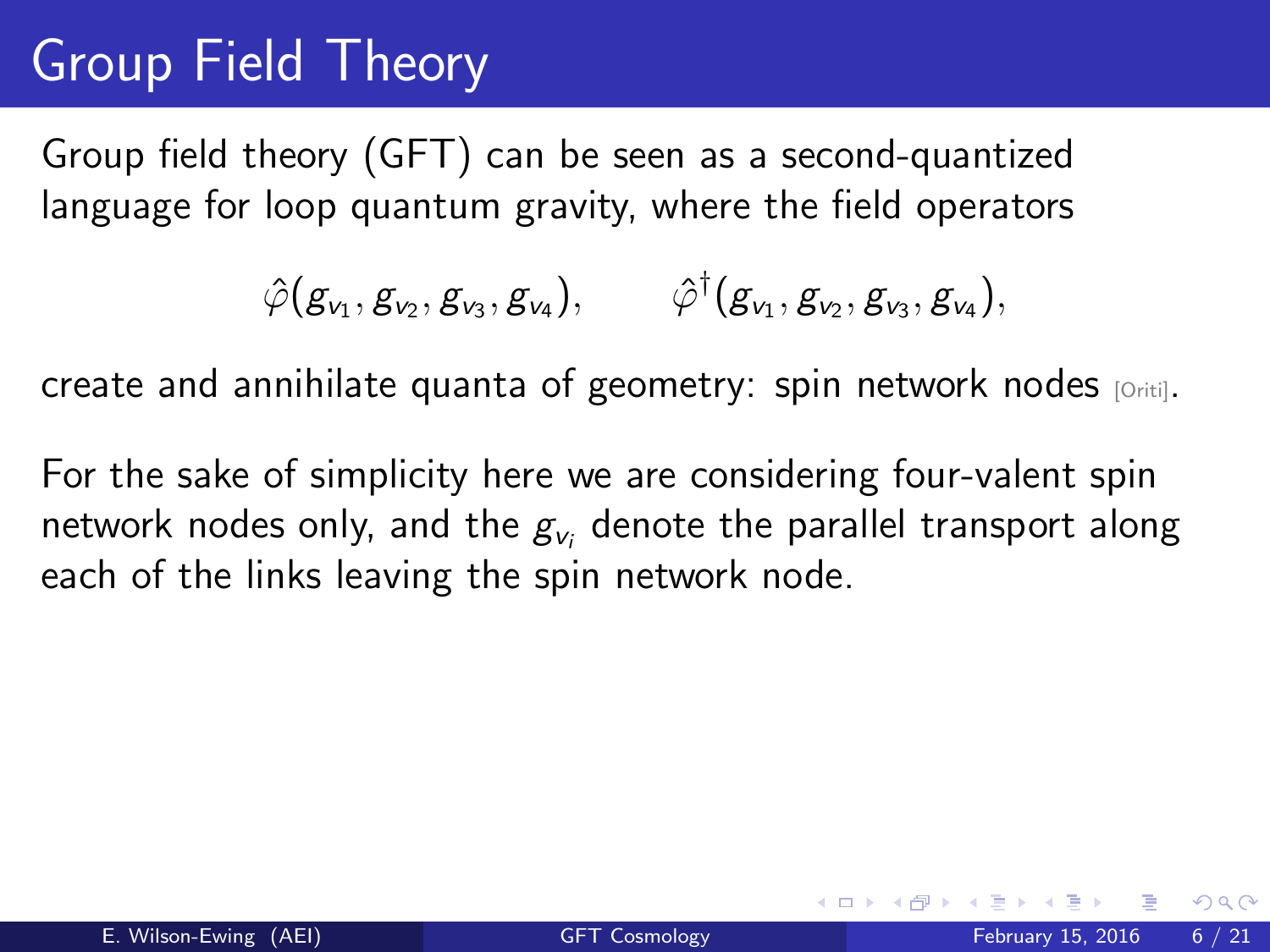### Group Field Theory

Group field theory (GFT) can be seen as a second-quantized language for loop quantum gravity, where the field operators

$$
\hat{\varphi}(g_{\mathsf{v}_1}, g_{\mathsf{v}_2}, g_{\mathsf{v}_3}, g_{\mathsf{v}_4}), \qquad \hat{\varphi}^\dagger(g_{\mathsf{v}_1}, g_{\mathsf{v}_2}, g_{\mathsf{v}_3}, g_{\mathsf{v}_4}),
$$

create and annihilate quanta of geometry: spin network nodes [Oriti].

For the sake of simplicity here we are considering four-valent spin network nodes only, and the  $g_{\mathsf{v}_i}$  denote the parallel transport along each of the links leaving the spin network node.

Gauge invariance at the nodes is obtained by requiring that the field operators are invariant under multiplication from the right,

$$
\hat{\varphi}(g_{v_1}h, g_{v_2}h, g_{v_3}h, g_{v_4}h) = \hat{\varphi}(g_{v_1}, g_{v_2}, g_{v_3}, g_{v_4}), \qquad \forall \ h \in SU(2).
$$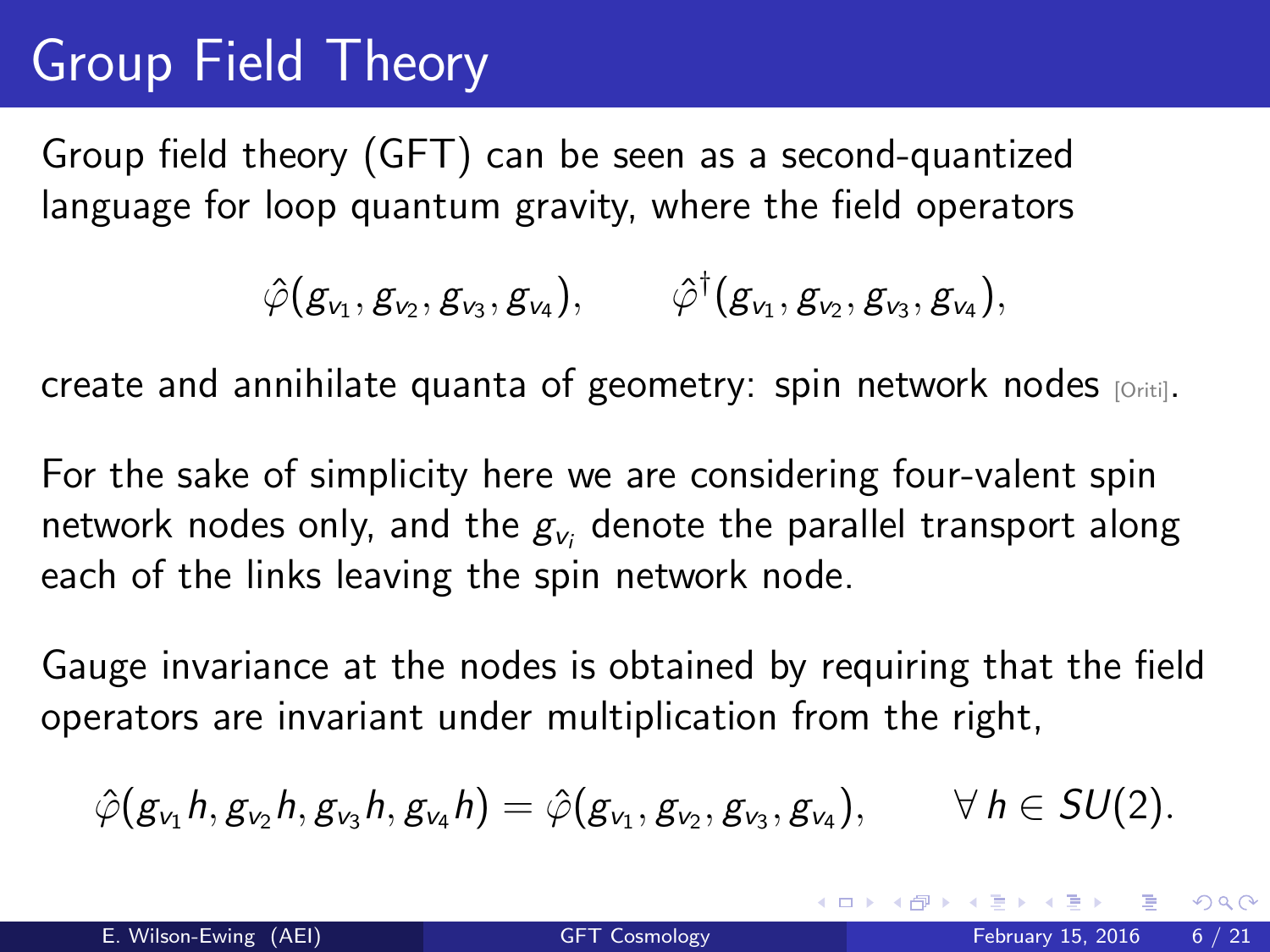Assuming bosonic statistics for the GFT field operators,

$$
[\hat{\varphi}(g_v),\hat{\varphi}^{\dagger}(g_w)]=\mathbb{I}_{SU(2)^4/SU(2)},
$$

it is straightforward to construct the GFT Fock space [Oriti]. Note that the Fock vacuum  $|0\rangle$  corresponds to the state without any quanta of geometry.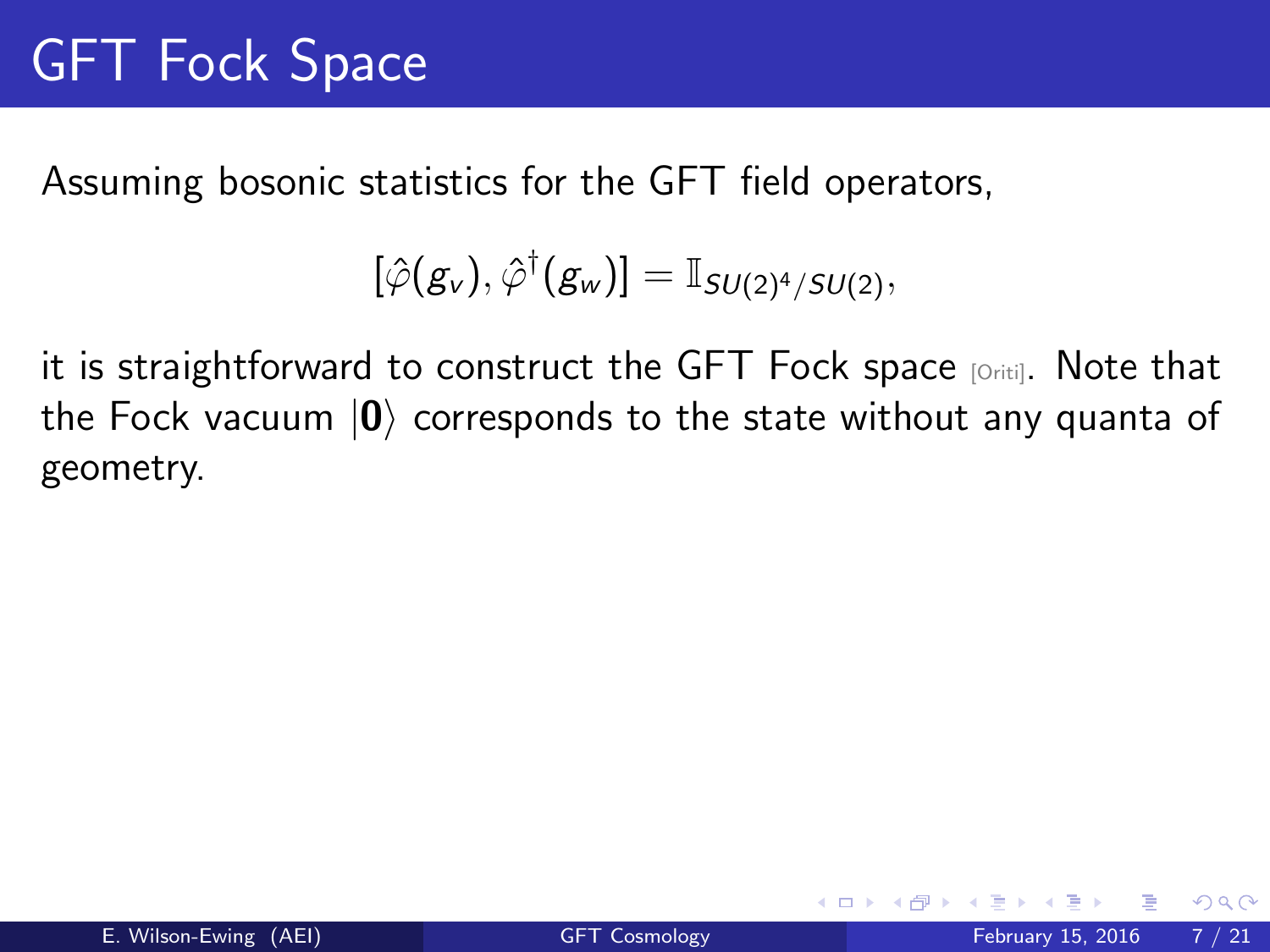Assuming bosonic statistics for the GFT field operators,

$$
[\hat{\varphi}(g_v),\hat{\varphi}^{\dagger}(g_w)]=\mathbb{I}_{SU(2)^4/SU(2)},
$$

it is straightforward to construct the GFT Fock space [Oriti]. Note that the Fock vacuum  $|0\rangle$  corresponds to the state without any quanta of geometry.

The operators have the standard second-quantized form, and in particular the number operator will be important,

$$
\widehat{N} = \int \mathrm{d} g_{\rm v}\, \, \hat{\varphi}^{\dagger} (g_{\rm v})\, \hat{\varphi} (g_{\rm v}).
$$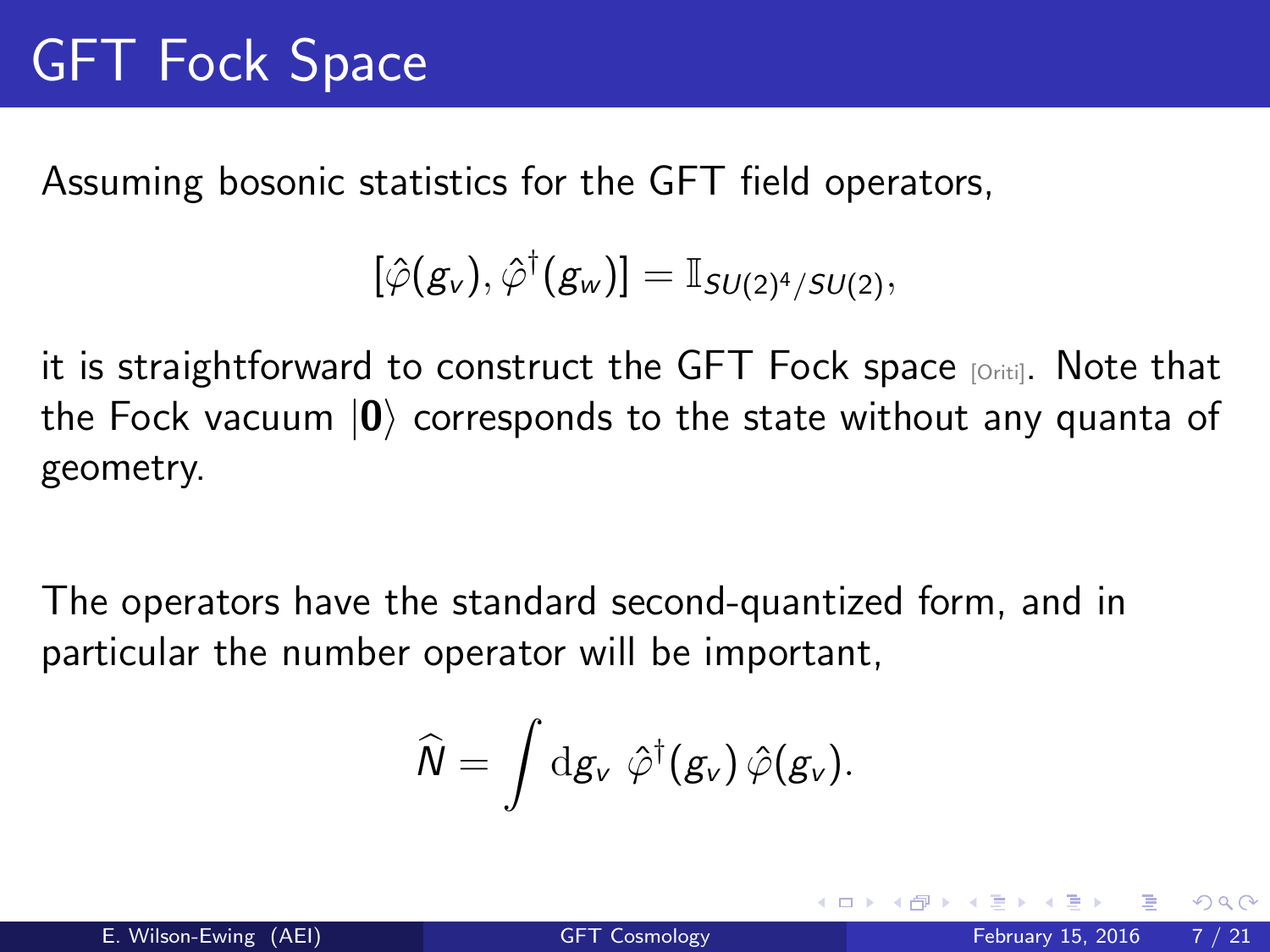#### GFT Action

The GFT action  $S[\varphi, \bar{\varphi}]$  can be chosen so that the perturbative expansion of the GFT partition function matches the sum over geometries of a spin foam model  $_{[Oriti]}$ :

$$
\int \mathcal{D}\varphi \mathcal{D}\bar{\varphi}\bar{\Psi}_f[\bar{\phi}]e^{-S[\varphi,\bar{\varphi}]} \Psi_i[\varphi] = \sum_{\substack{\text{two-complexes} \\ \text{with boundary } \Psi_i,\Psi_f}} \prod_{e} A_e \prod_f A_f \prod_v A_v.
$$

<span id="page-12-0"></span>4 0 8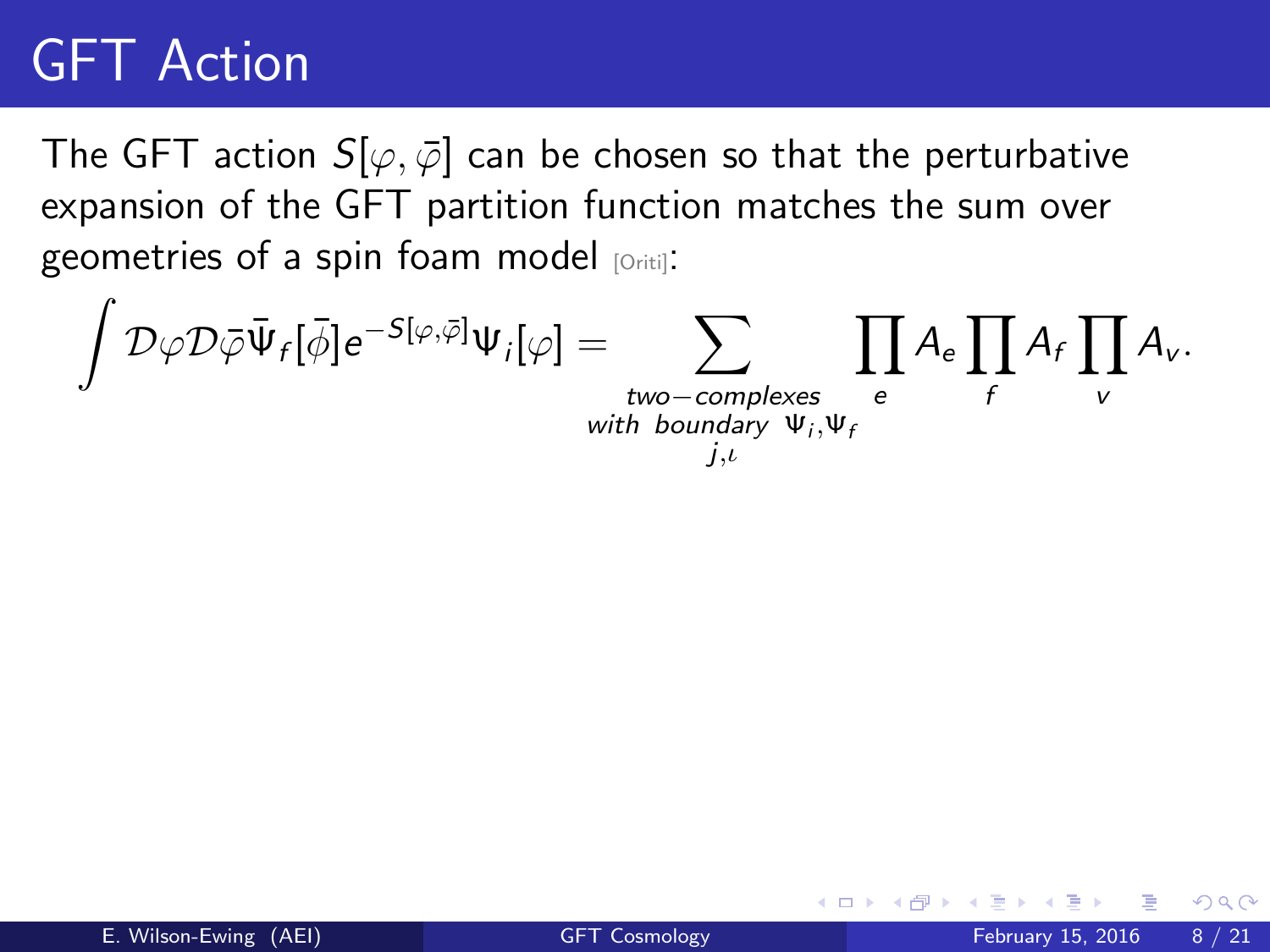#### GFT Action

The GFT action  $S[\varphi,\bar{\varphi}]$  can be chosen so that the perturbative expansion of the GFT partition function matches the sum over geometries of a spin foam model  $_{[Oriti]}$ :

$$
\int \mathcal{D}\varphi \mathcal{D}\bar{\varphi}\bar{\Psi}_f[\bar{\phi}]e^{-S[\varphi,\bar{\varphi}]} \Psi_i[\varphi] = \sum_{\substack{\text{two-complexes} \\ \text{with boundary } \Psi_i,\Psi_f}} \prod_{e} A_e \prod_f A_f \prod_v A_v.
$$

For spin foam models which are based on simplicial interactions, the only interaction terms are five-valent in which case the GFT action contains a kinetic term and  $\varphi^5$  interaction terms, e.g.,

<span id="page-13-0"></span>
$$
S = \int dg_{v_1} dg_{v_2} \overline{\varphi}(g_{v_1}) \varphi(g_{v_2}) K_2(g_{v_1}, g_{v_2})
$$
  
+ 
$$
\int \left( \prod_{a=1}^5 dg_{v_a} \overline{\varphi}(g_{v_a}) \right) \overline{\mathcal{V}}_5(g_{v_a}) + \int \left( \prod_{a=1}^5 dg_{v_a} \varphi(g_{v_a}) \right) \mathcal{V}_5(g_{v_a}).
$$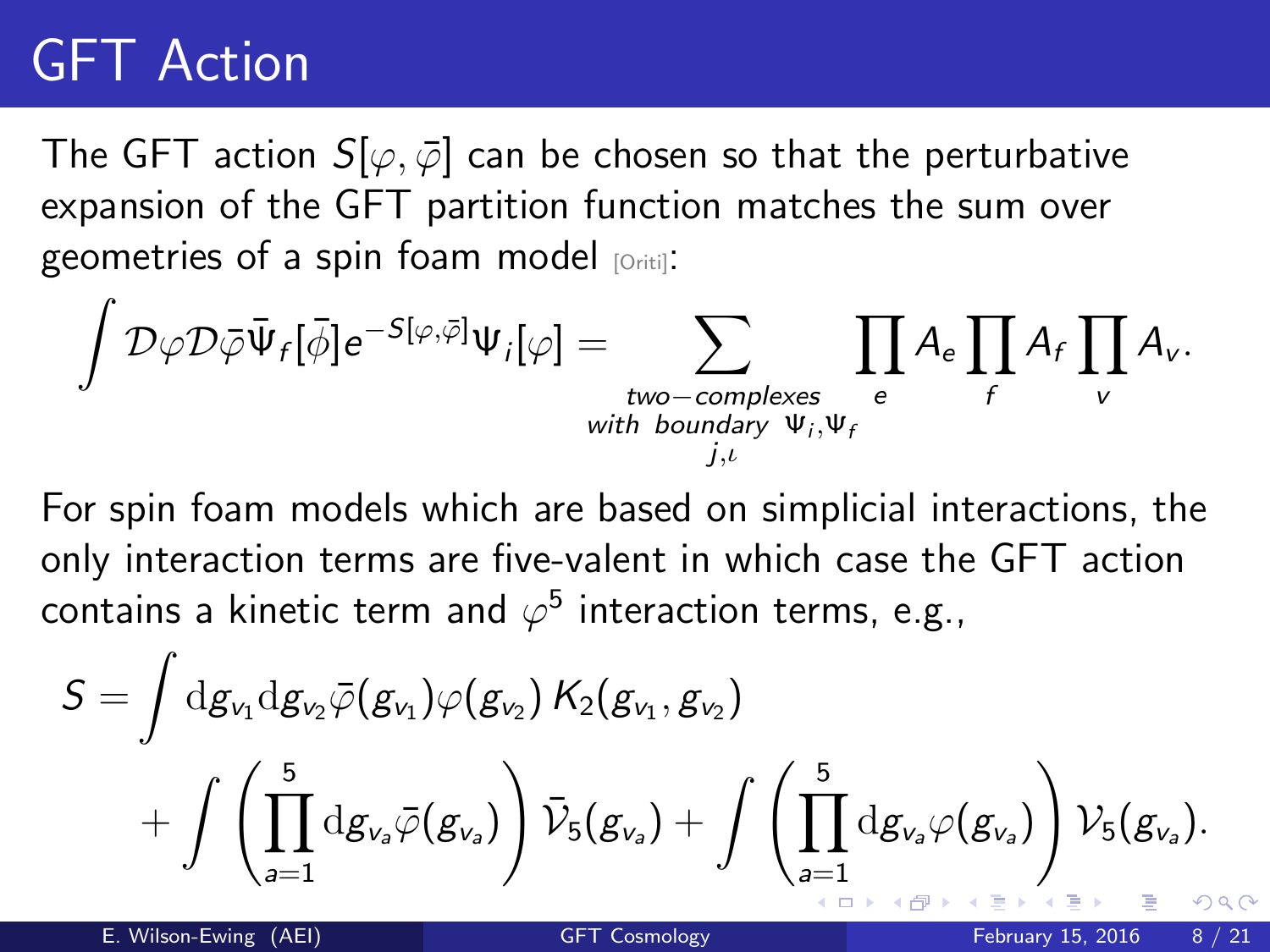#### GFT with a Scalar Field

A matter field is needed for cosmology. A scalar field can be added to GFTs via

 $\hat{\varphi}(\mathbf{g}_{v}) \rightarrow \hat{\varphi}(\mathbf{g}_{v}, \phi).$ 

From a spin foam perspective, it is reasonable to discretize the scalar field on chunks of 4D space-time, or at the vertices of the two-complex dual to the discretization of the space-time.

This means that the interaction term in the GFT action must include delta functions so all  $\phi$  have the same value at the vertex. Clearly, the gradients of  $\phi$  will be encoded in the propagator of the GFT.

<span id="page-14-0"></span> $200$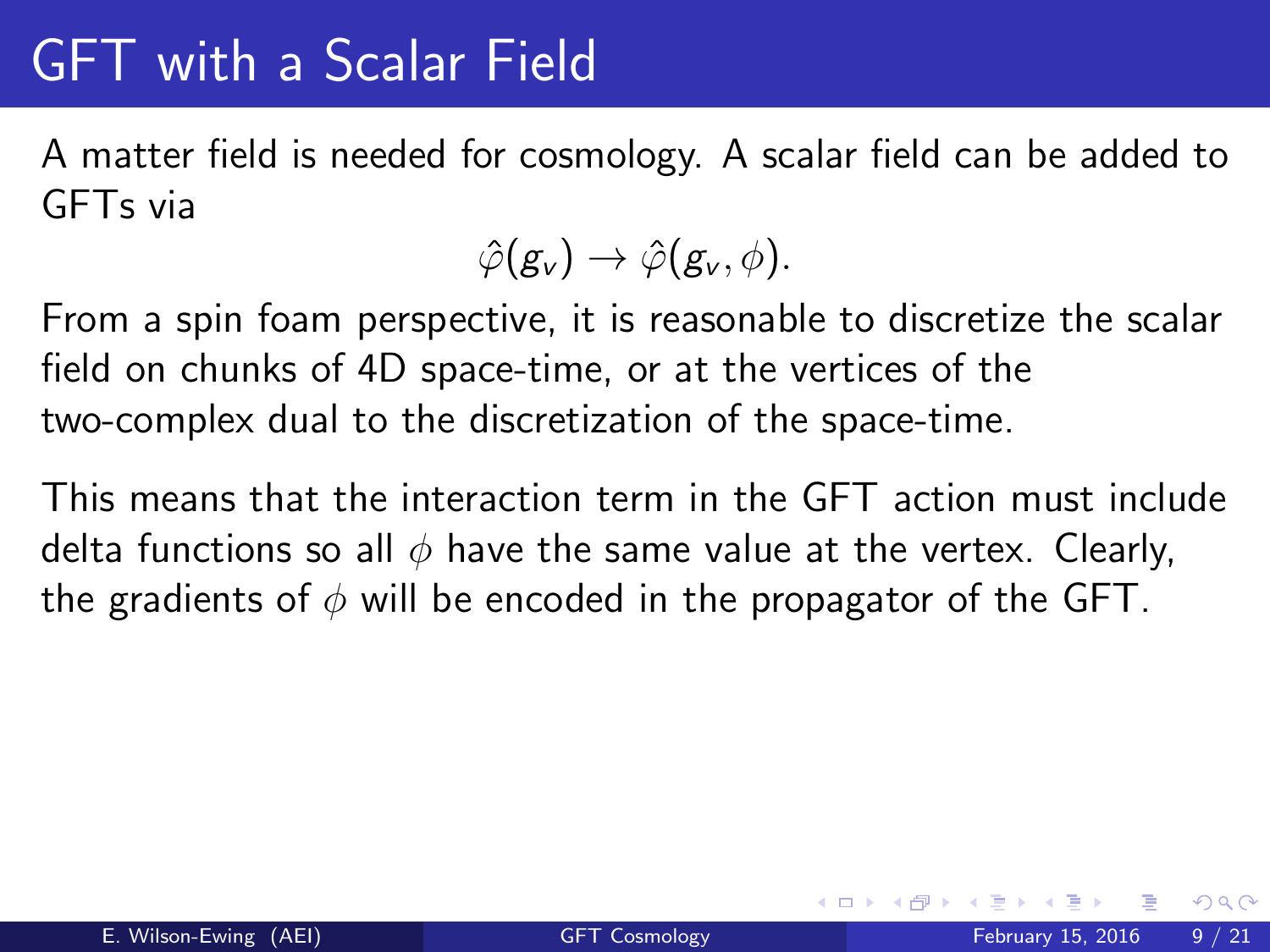#### GFT with a Scalar Field

A matter field is needed for cosmology. A scalar field can be added to GFTs via

$$
\hat{\varphi}(g_{\nu}) \rightarrow \hat{\varphi}(g_{\nu}, \phi).
$$

From a spin foam perspective, it is reasonable to discretize the scalar field on chunks of 4D space-time, or at the vertices of the two-complex dual to the discretization of the space-time.

This means that the interaction term in the GFT action must include delta functions so all  $\phi$  have the same value at the vertex. Clearly, the gradients of  $\phi$  will be encoded in the propagator of the GFT.

Furthermore, if we assume  $\phi$  is massless and minimally coupled to gravity, the symmetries  $\phi \rightarrow \phi + const$  and  $\phi \rightarrow -\phi$  require

<span id="page-15-0"></span>
$$
\mathcal{K}_2(g_{v_1}, g_{v_2}, \phi_1, \phi_2) = \mathcal{K}_2(g_{v_1}, g_{v_2}, (\phi_1 - \phi_2)^2),
$$
  

$$
\mathcal{V}_5(g_{v_a}, \phi_a) = \mathcal{V}_5(g_{v_a}) \prod \delta(\phi_a - \phi_1).
$$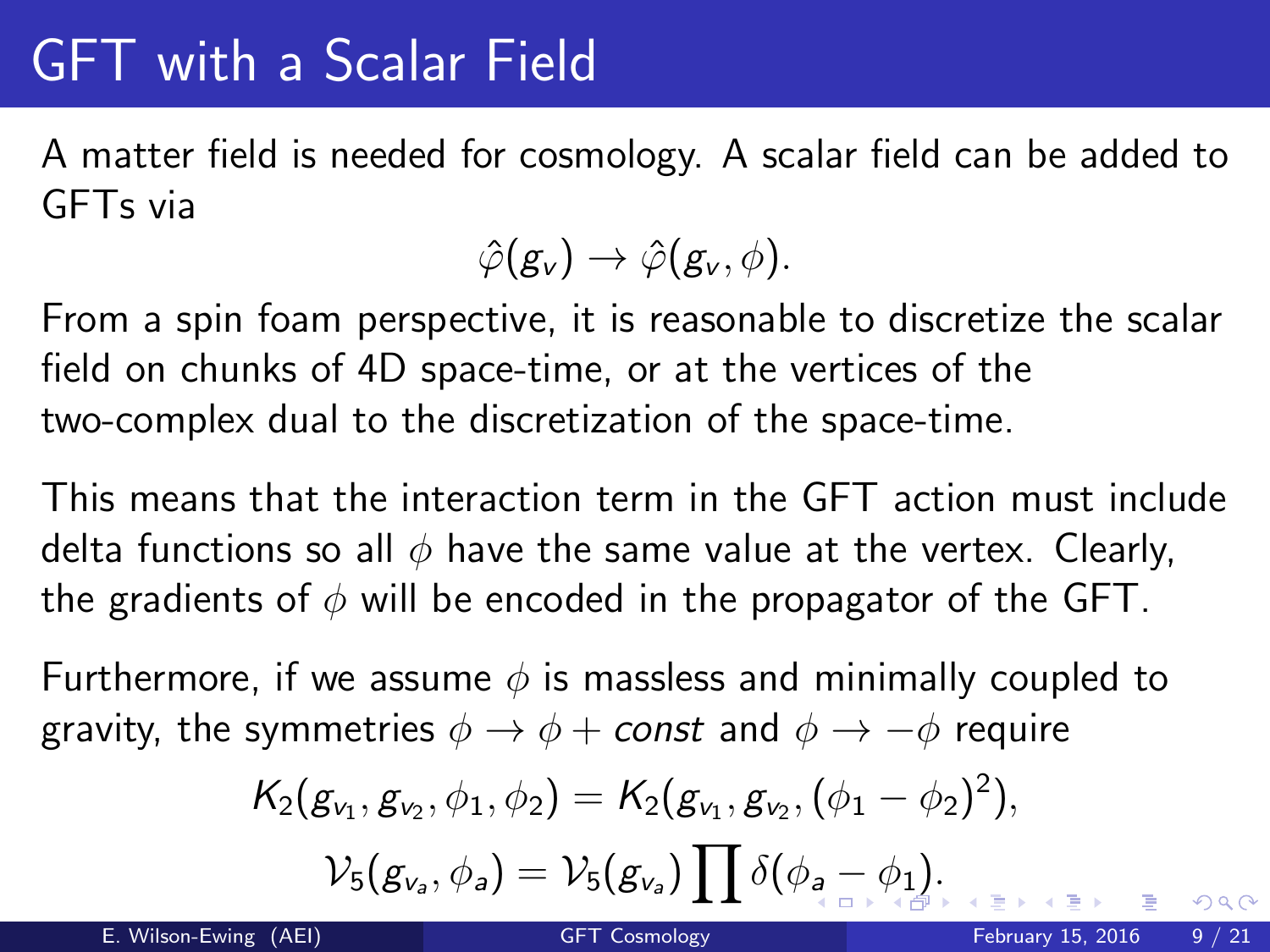#### Expansion of the Kinetic Term

Assuming the field operator is analytic in  $\phi$ , it is possible to perform a derivative expansion of the kinetic term of the GFT action:

$$
K = \int dg_v dg_w d\phi_v d\phi_w \,\overline{\varphi}(g_v, \phi_v) K_2(g_w, g_v; (\phi_w - \phi_v)^2) \,\varphi(g_w, \phi_w)
$$
  
= 
$$
\int dg_v dg_w d\phi du \,\overline{\varphi}(g_v, \phi) K_2(g_w, g_v; u^2) \,\varphi(g_w, \phi + u)
$$
  
= 
$$
\sum_{n=0}^{\infty} \int dg_v dg_w d\phi \,\overline{\varphi}(g_v, \phi) K_2^{(2n)}(g_v, g_w) \frac{\partial^{2n}}{\partial \phi^{2n}} \varphi(g_w, \phi).
$$

<span id="page-16-0"></span>4 0 8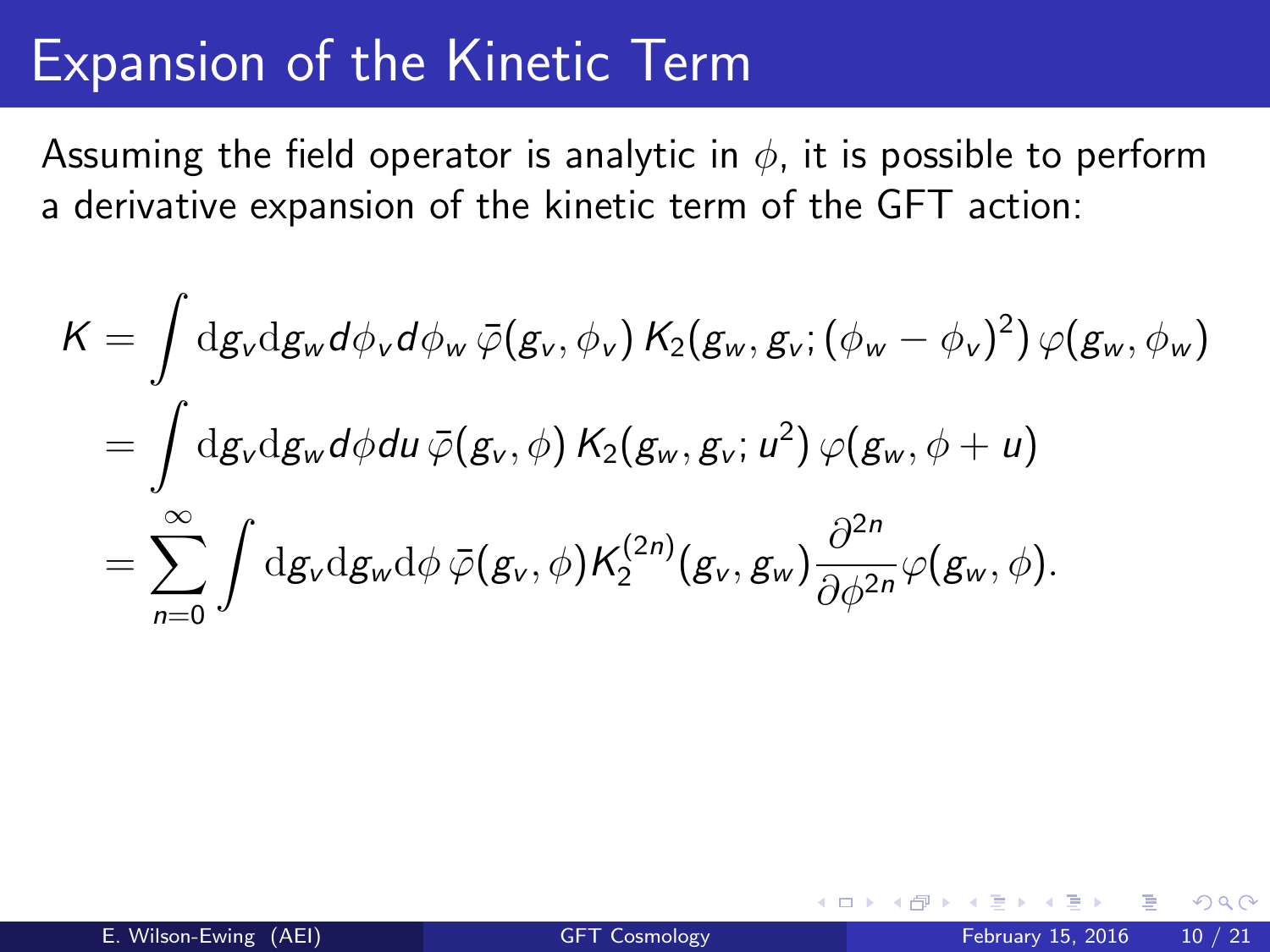#### Expansion of the Kinetic Term

Assuming the field operator is analytic in  $\phi$ , it is possible to perform a derivative expansion of the kinetic term of the GFT action:

$$
K = \int dg_v dg_w d\phi_v d\phi_w \,\overline{\varphi}(g_v, \phi_v) K_2(g_w, g_v; (\phi_w - \phi_v)^2) \,\varphi(g_w, \phi_w)
$$
  
= 
$$
\int dg_v dg_w d\phi du \,\overline{\varphi}(g_v, \phi) K_2(g_w, g_v; u^2) \,\varphi(g_w, \phi + u)
$$
  
= 
$$
\sum_{n=0}^{\infty} \int dg_v dg_w d\phi \,\overline{\varphi}(g_v, \phi) K_2^{(2n)}(g_v, g_w) \frac{\partial^{2n}}{\partial \phi^{2n}} \varphi(g_w, \phi).
$$

In the case where the difference between  $\phi_{\rm v}$  and  $\phi_{\rm w}$  is small compared to the Planck mass, a truncation of the sum will provide a good approximation to the full kinetic term.

We will only keep the first two terms.

 $QQ$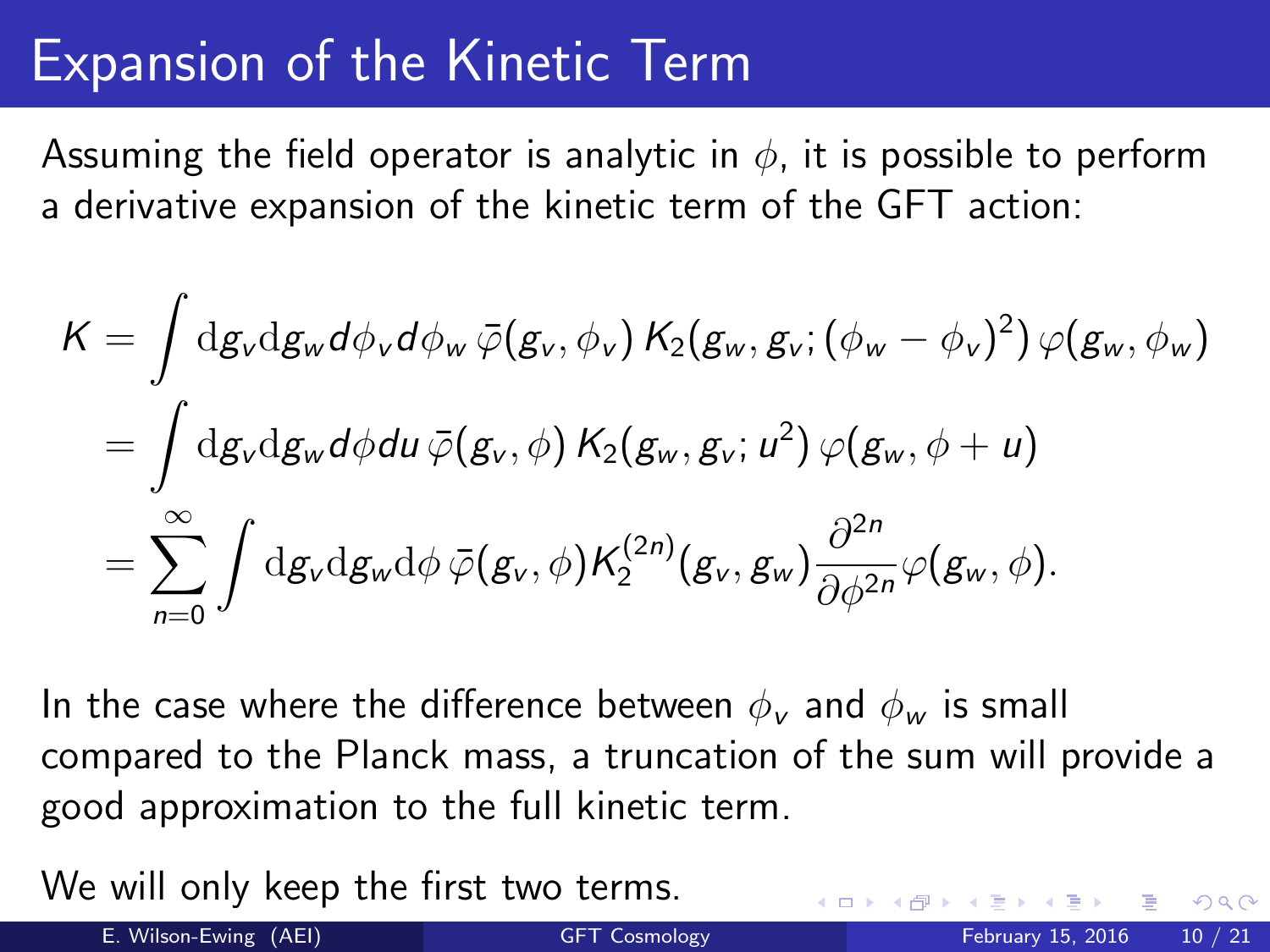#### Condensate States

A simple family of condensate states are the Gross-Pitaevskii condensate states, i.e., coherent states of the GFT field operator which are, up to a numerical prefactor, [Gielen, Oriti, Sindoni]

$$
|\sigma\rangle\sim\textrm{exp}\left(\int\textrm{d} g_v\textrm{d}\phi\,\sigma(g_v,\phi)\hat{\phi}^\dagger(g_v,\phi)\right)|\mathbf{0}\rangle,
$$

where  $\sigma(g_v, \phi)$  is the condensate wave function. Note that  $\sigma(g_v, \phi)$ is not normalized; rather, its norm gives the number of fundamental GFT quanta.

<span id="page-18-0"></span>つひひ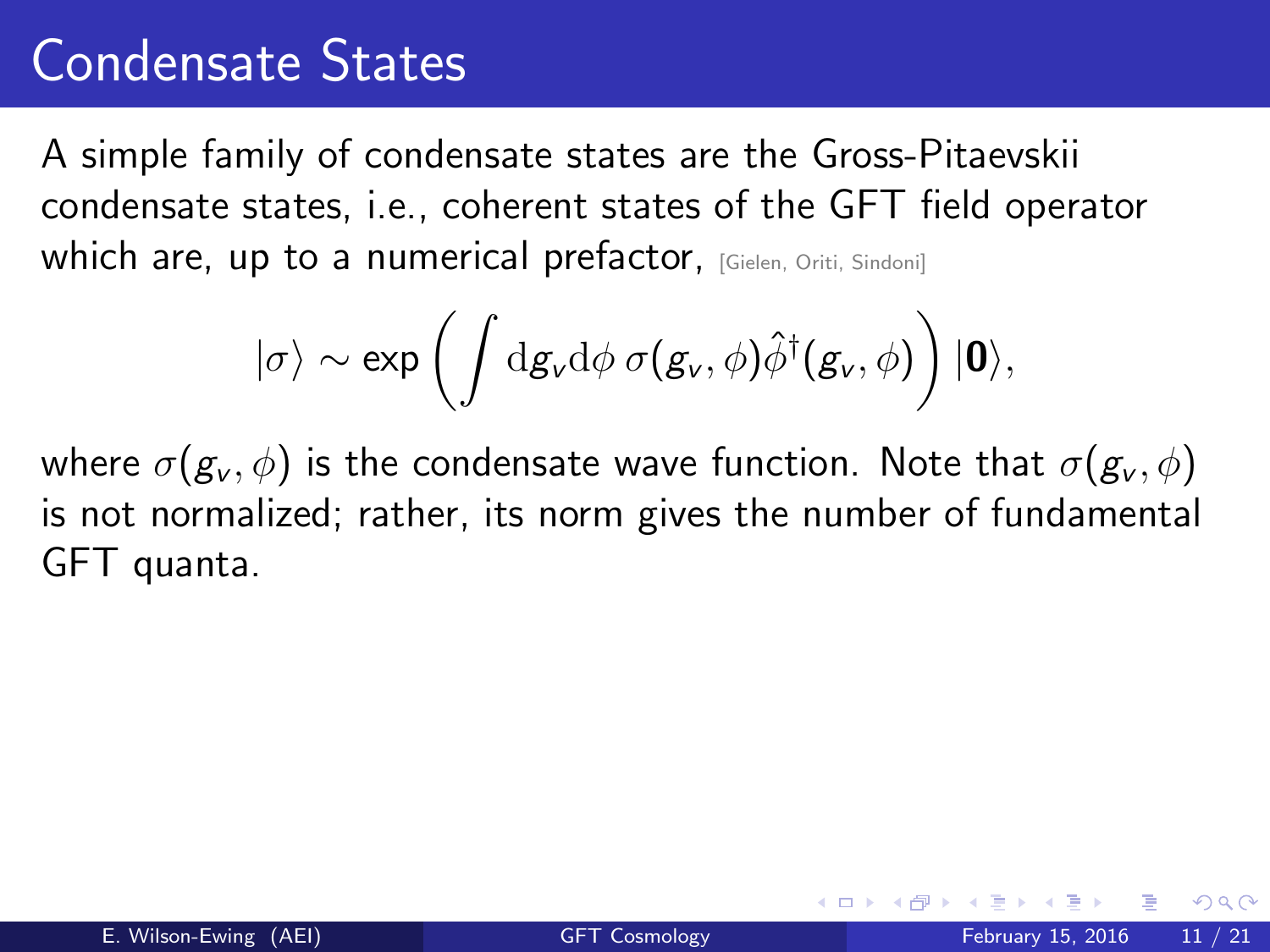#### Condensate States

A simple family of condensate states are the Gross-Pitaevskii condensate states, i.e., coherent states of the GFT field operator which are, up to a numerical prefactor, [Gielen, Oriti, Sindoni]

$$
|\sigma\rangle\sim\textrm{exp}\left(\int\textrm{d} g_v\textrm{d}\phi\,\sigma(g_v,\phi)\hat{\phi}^\dagger(g_v,\phi)\right)|\mathbf{0}\rangle,
$$

where  $\sigma(g_v, \phi)$  is the condensate wave function. Note that  $\sigma(g_v, \phi)$ is not normalized; rather, its norm gives the number of fundamental GFT quanta.

Importantly, the massless scalar field can be used as a relational clock:  $\sigma(g_v, \phi_o)$  can be understood as the condensate wave function evaluated at the 'time'  $\phi_{\alpha}$ .

Thus, imposing the quantum equations of motion on  $|\sigma\rangle$  will give relational dynamics with respect to  $\phi$ .

 $QQ$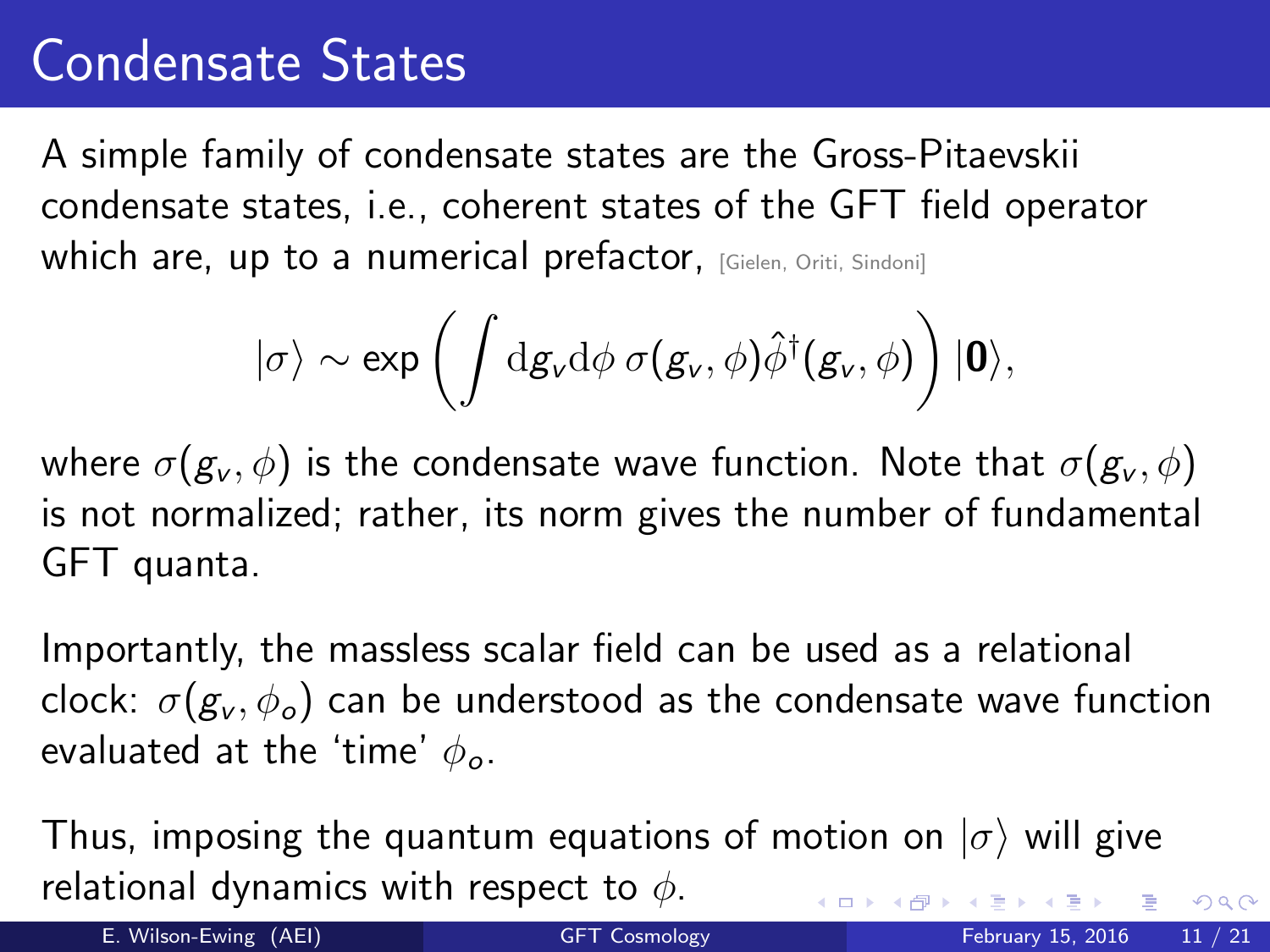# The Form of  $\sigma(g_v, \phi)$

It is important to make choices for  $\sigma(g_v, \phi)$  so that the condensate state represents a cosmological space-time. Furthermore, appropriate approximations will simplify the equations to be solved.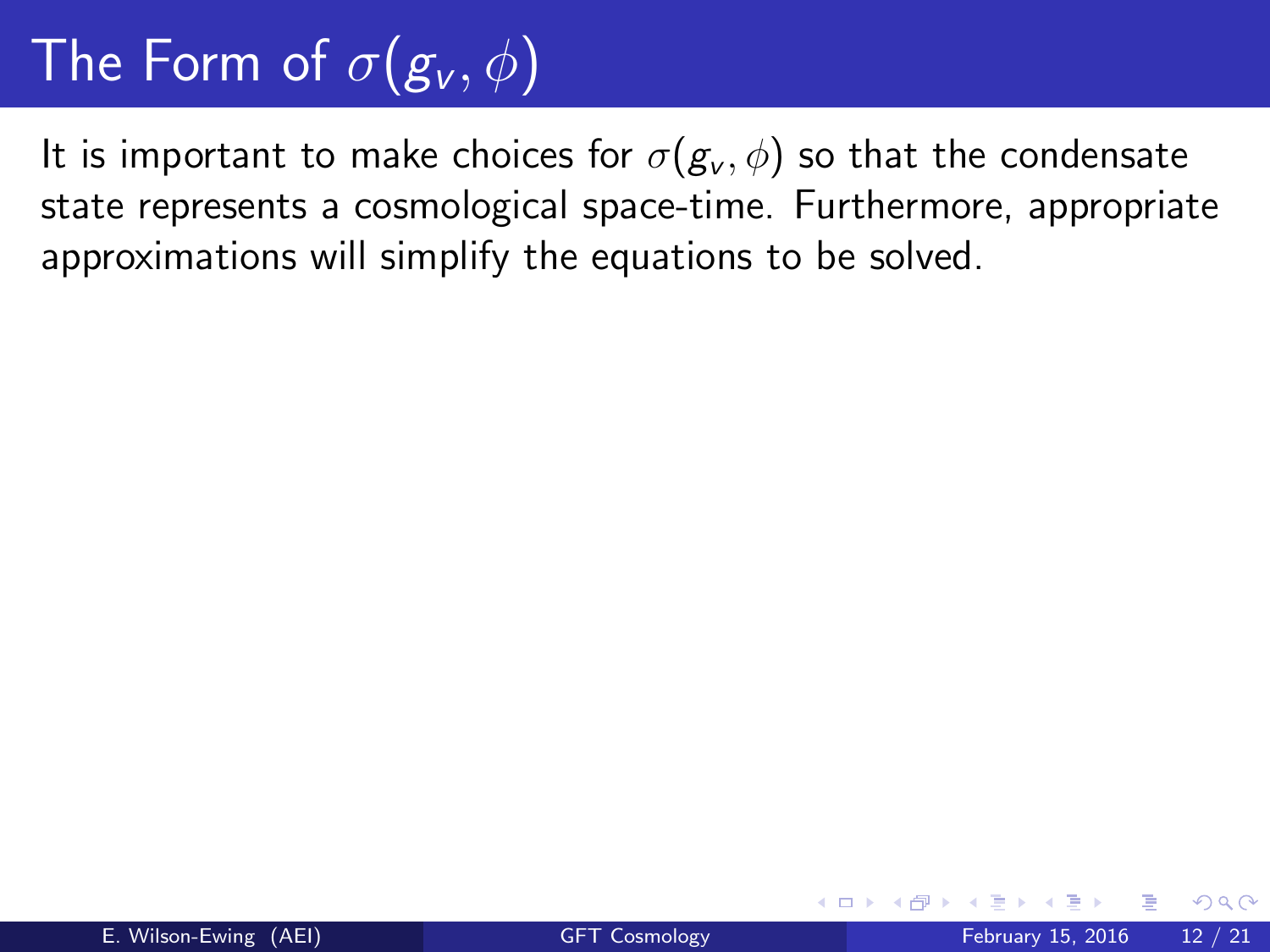# The Form of  $\sigma({\bar g}_{\rm v},\phi)$

It is important to make choices for  $\sigma(g_v, \phi)$  so that the condensate state represents a cosmological space-time. Furthermore, appropriate approximations will simplify the equations to be solved.

We are interested in the spatially flat FLRW space-time. So we neglect connectivity: the main observable is the total volume where connectivity is unimportant, and the space-time is spatially flat so we do not need to worry about encoding the spatial curvature in the connectivity of the graph [Gielen, Oriti, Sindoni].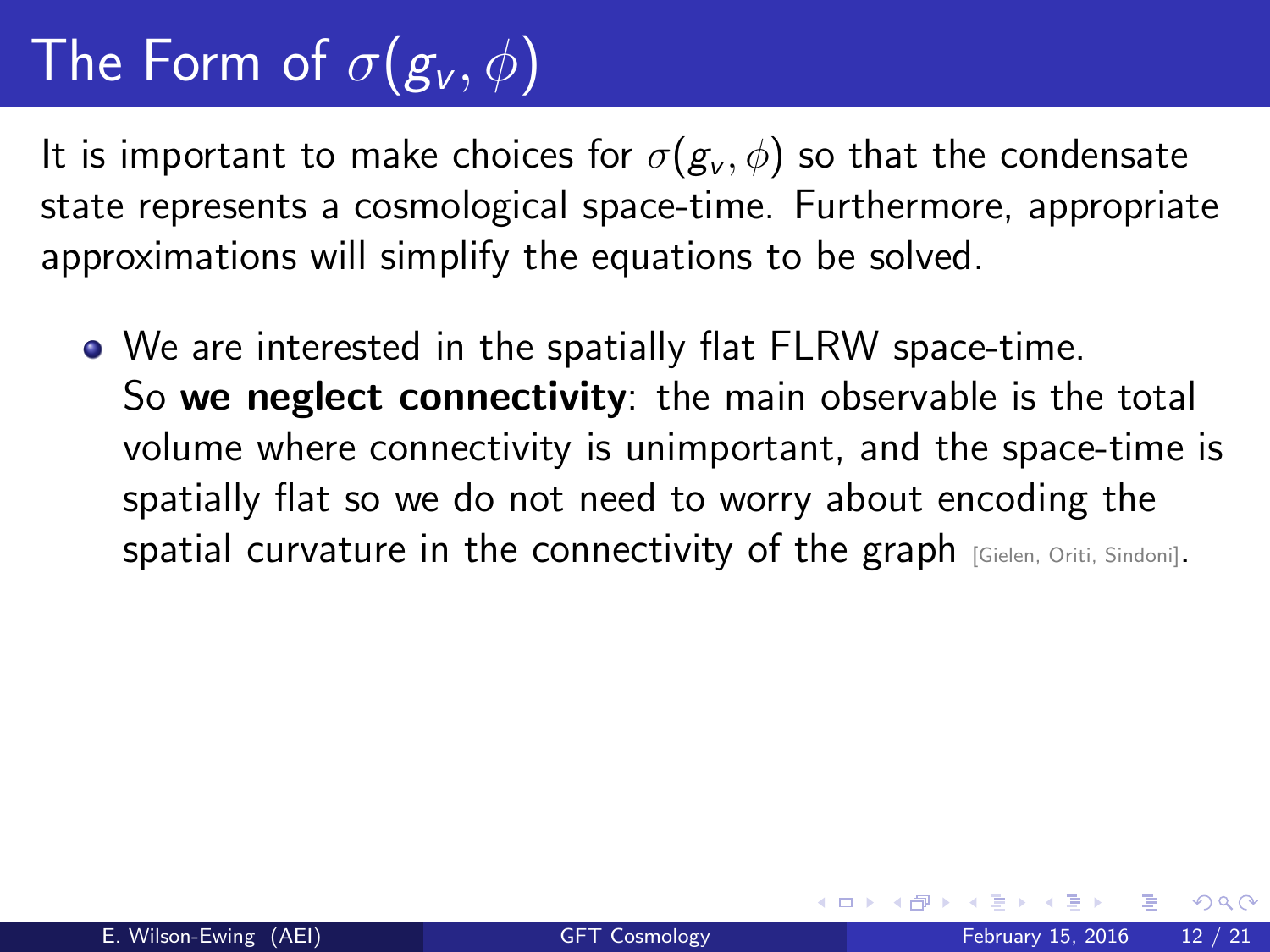# The Form of  $\sigma(g_v, \phi)$

It is important to make choices for  $\sigma(g_v, \phi)$  so that the condensate state represents a cosmological space-time. Furthermore, appropriate approximations will simplify the equations to be solved.

- We are interested in the spatially flat FLRW space-time. So we neglect connectivity: the main observable is the total volume where connectivity is unimportant, and the space-time is spatially flat so we do not need to worry about encoding the spatial curvature in the connectivity of the graph [Gielen, Oriti, Sindoni].
- We are only interested in isotropic observables. So we restrict our attention to equilateral (isotropic) configurations, this way we can only reconstruct isotropic observables from  $\sigma(g_v, \phi)$ . This can also be motivated by the improved dynamics of LQC.

 $\Omega$ 

**4 ロト 4 何 ト 4**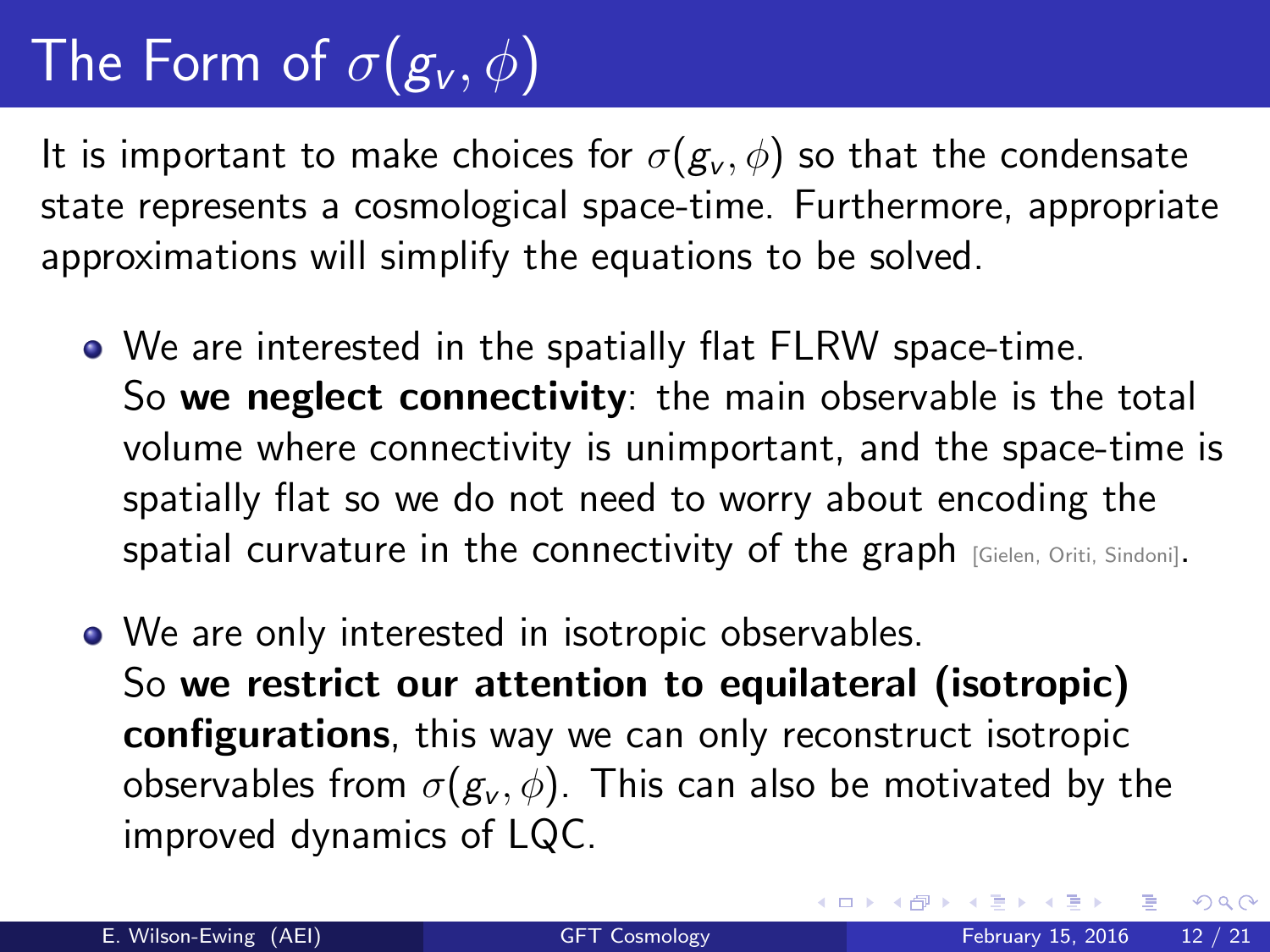#### Relational Dynamics

We expect the condensate state to only be an approximate solution to the quantum equations of motion. So, we will only impose the first Schwinger-Dyson equation [Gielen, Oriti, Sindoni],

$$
\langle \sigma | \; \frac{\widehat{\delta S}}{\delta \bar{\varphi}} \; | \sigma \rangle = 0.
$$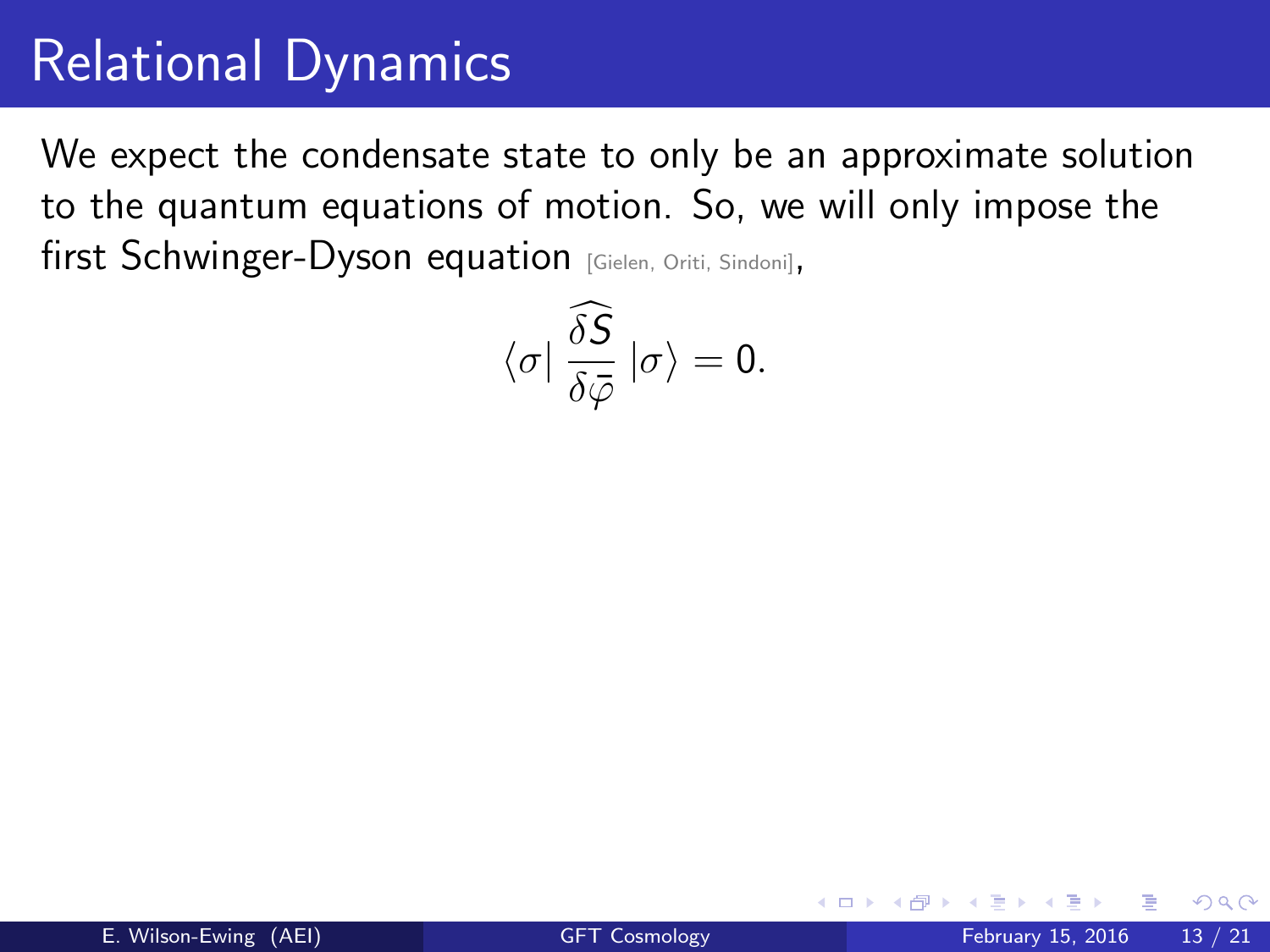#### Relational Dynamics

We expect the condensate state to only be an approximate solution to the quantum equations of motion. So, we will only impose the first Schwinger-Dyson equation [Gielen, Oriti, Sindoni],

$$
\langle \sigma | \frac{\widehat{\delta S}}{\delta \bar{\varphi}} \, | \sigma \rangle = 0.
$$

Since we are neglecting connectivity, and only considering equilateral spin network nodes,  $\sigma(g_v, \phi) \rightarrow \sigma_i(\phi)$  since for each j only one equilateral spin network node exists.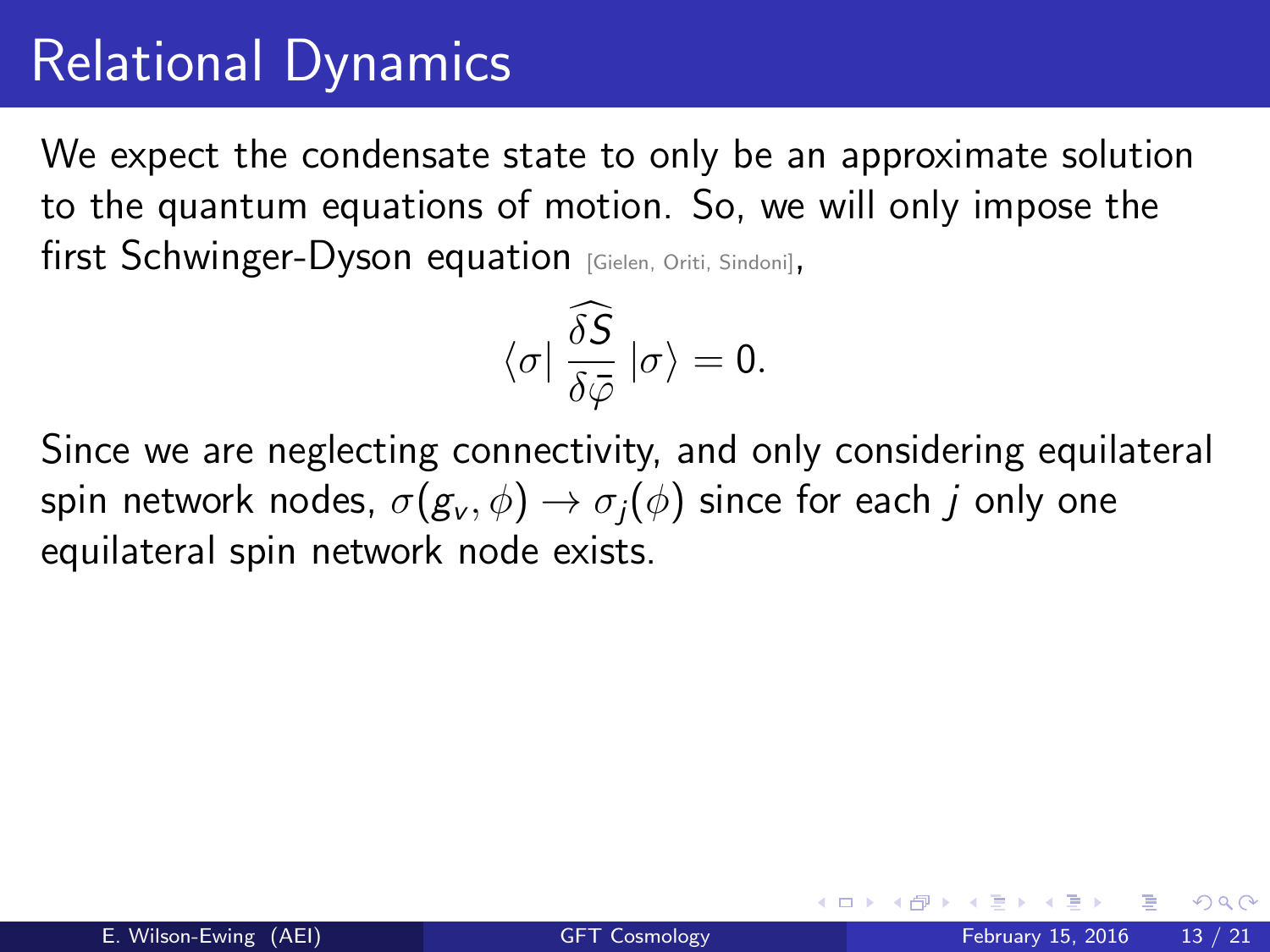#### Relational Dynamics

We expect the condensate state to only be an approximate solution to the quantum equations of motion. So, we will only impose the first Schwinger-Dyson equation [Gielen, Oriti, Sindoni],

$$
\langle \sigma | \frac{\widehat{\delta S}}{\delta \bar{\varphi}} | \sigma \rangle = 0.
$$

Since we are neglecting connectivity, and only considering equilateral spin network nodes,  $\sigma(g_v, \phi) \rightarrow \sigma_i(\phi)$  since for each j only one equilateral spin network node exists.

Imposing the first Schwinger-Dyson equation on  $|\sigma\rangle$  gives the non-linear equation (assuming a GFT action based on EPRL)

$$
\partial_{\phi}^2 \sigma_j(\phi) - m_j^2 \sigma_j(\phi) + w_j \bar{\sigma}_j(\phi)^4 = 0,
$$

where the numerical values of the  $m_{\tilde{j}}^2 \sim \mathcal{K}^{(0)}_2$  $\frac{\mathcal{L}^{(0)}}{2}/\mathcal{K}^{(2)}_2$  $\mathcal{V}_2^{(2)}$  and  $w_j \sim \mathcal{V}_5 / K_2^{(2)}$ 2 depend on the details of the GFT action.  $QQ$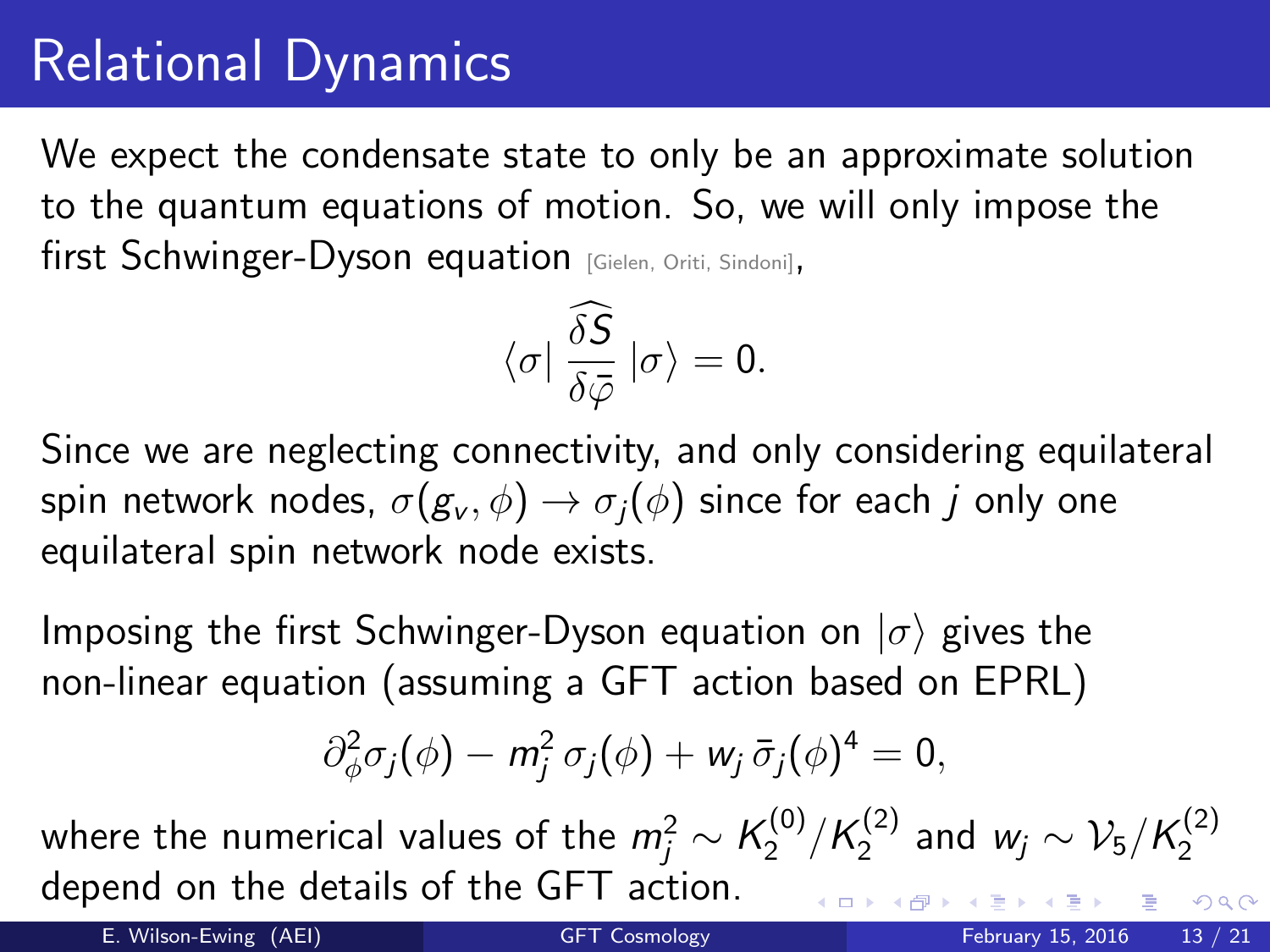### Neglecting Interactions and Conserved Quantities

The Gross-Pitaevskii condensate approximation assumes that interactions are small. Therefore, it is consistent (to leading order) to neglect the interaction term. To consider cases when the interaction term becomes important, it will be necessary to go beyond the Gross-Pitaevskii approximation.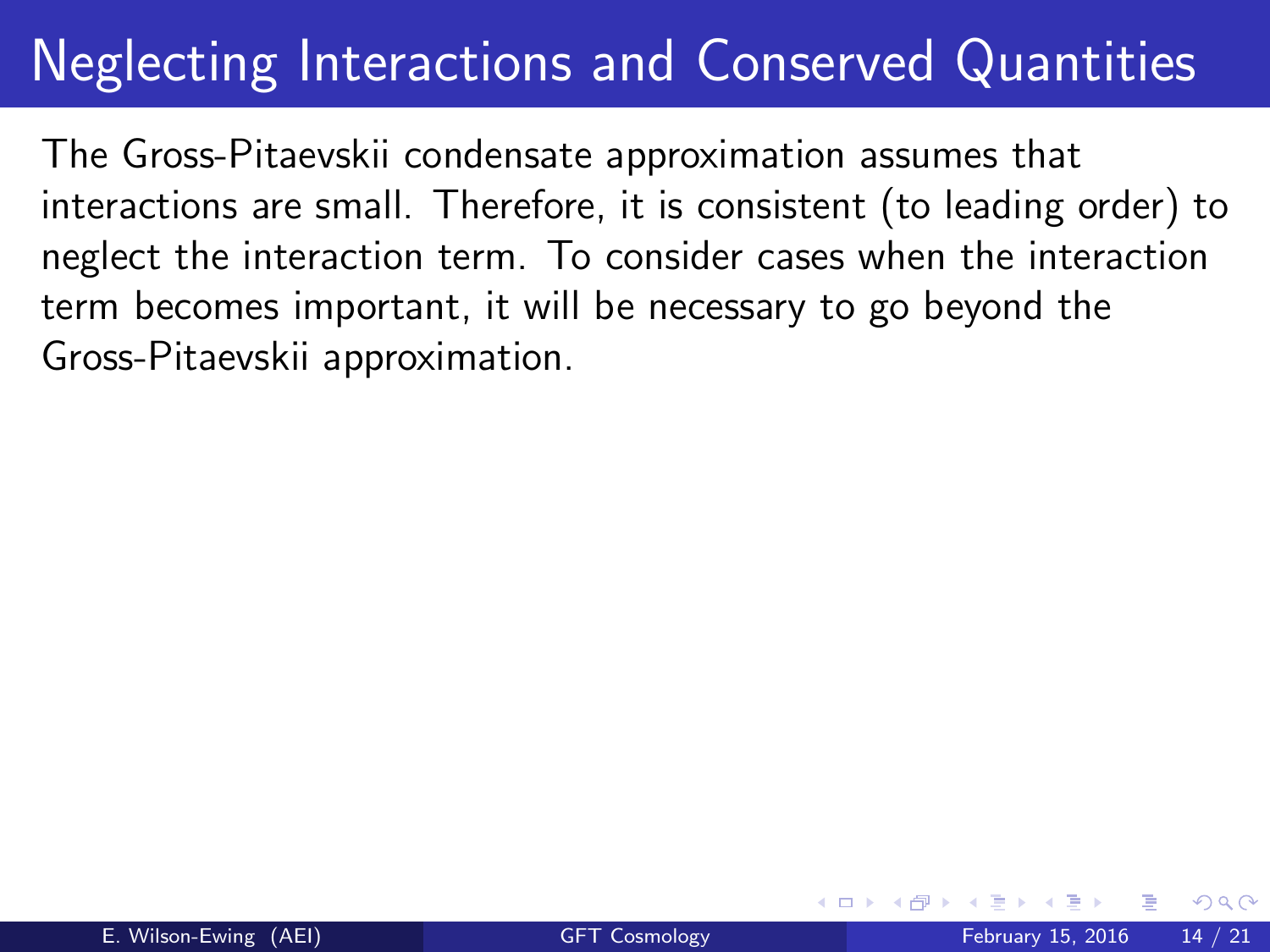## Neglecting Interactions and Conserved Quantities

The Gross-Pitaevskii condensate approximation assumes that interactions are small. Therefore, it is consistent (to leading order) to neglect the interaction term. To consider cases when the interaction term becomes important, it will be necessary to go beyond the Gross-Pitaevskii approximation.

Neglecting interactions, the condensate equation of motion becomes

$$
\partial_{\phi}^2 \sigma_j(\phi) - m_j^2 \sigma_j(\phi) \approx 0,
$$

and it is clear that in this limit, for each  $i$ ,

$$
E_j = |\partial_{\phi}\sigma_j(\phi)|^2 - m_j^2 |\sigma_j(\phi)|^2,
$$
  

$$
Q_j = -\frac{i}{2} \Big[ \sigma_j(\phi)^* \partial_{\phi}\sigma_j(\phi) - \sigma_j(\phi) \partial_{\phi}\sigma_j(\phi)^* \Big],
$$

are conserved quantities (with respect to  $\phi$ ).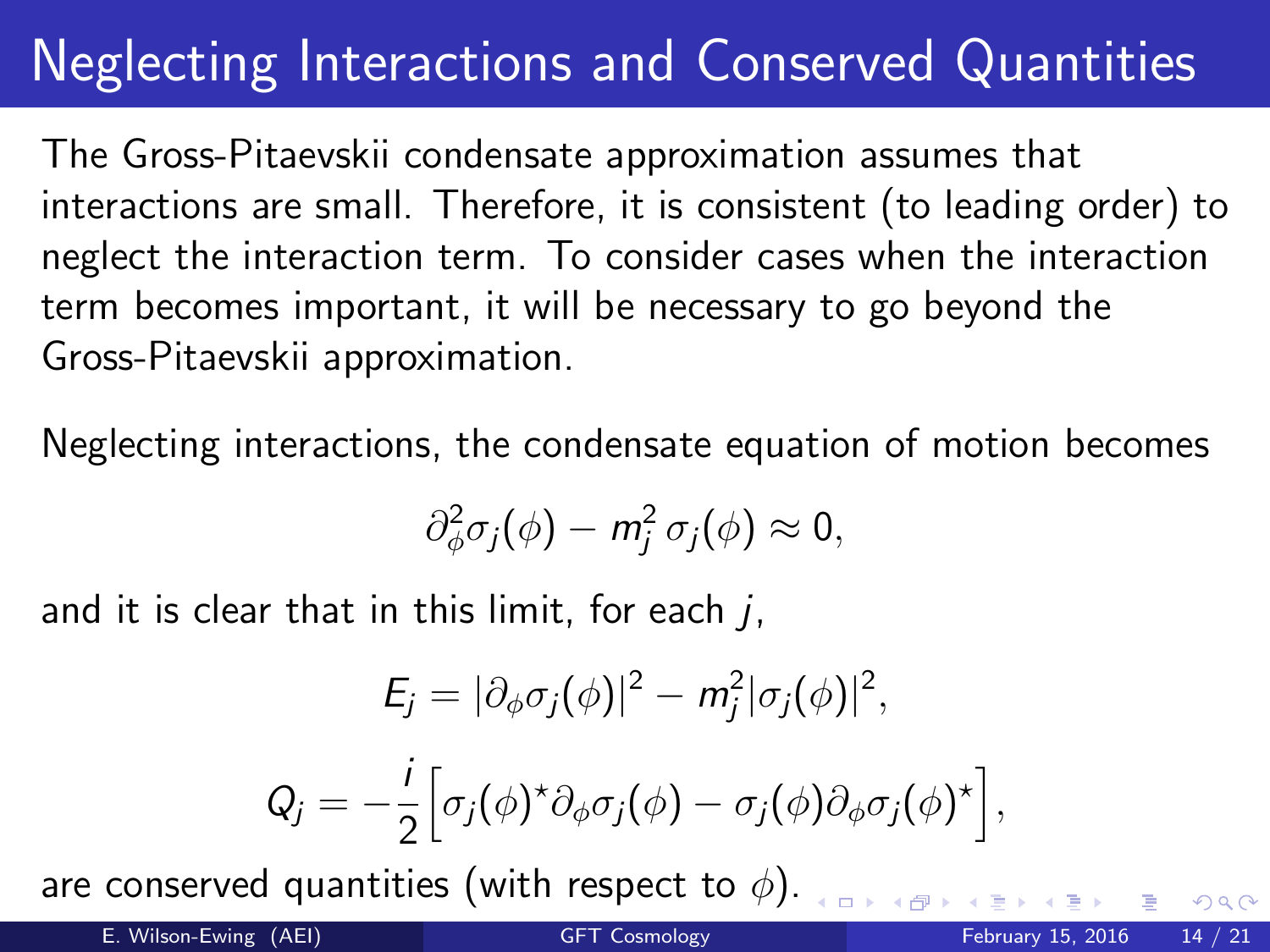#### Cosmological Observables

In order to extract cosmology from the state  $|\sigma\rangle$ , it is necessary to relate the volume V and the momentum of the scalar field  $\pi_{\phi}$  to the appropriate GFT observables.

These are

$$
V(\phi) = \sum_j V_j \sigma_j(\phi)^* \sigma_j(\phi) = \sum_j V_j |\sigma_j(\phi)|^2,
$$
  

$$
\pi_{\phi}(\phi) = -\frac{i\hbar}{2} \Big[ \sigma_j(\phi)^* \partial_{\phi} \sigma_j(\phi) - \sigma_j(\phi) \partial_{\phi} \sigma_j(\phi)^* \Big] = \hbar \sum_j Q_j.
$$

<span id="page-28-0"></span>4 0 8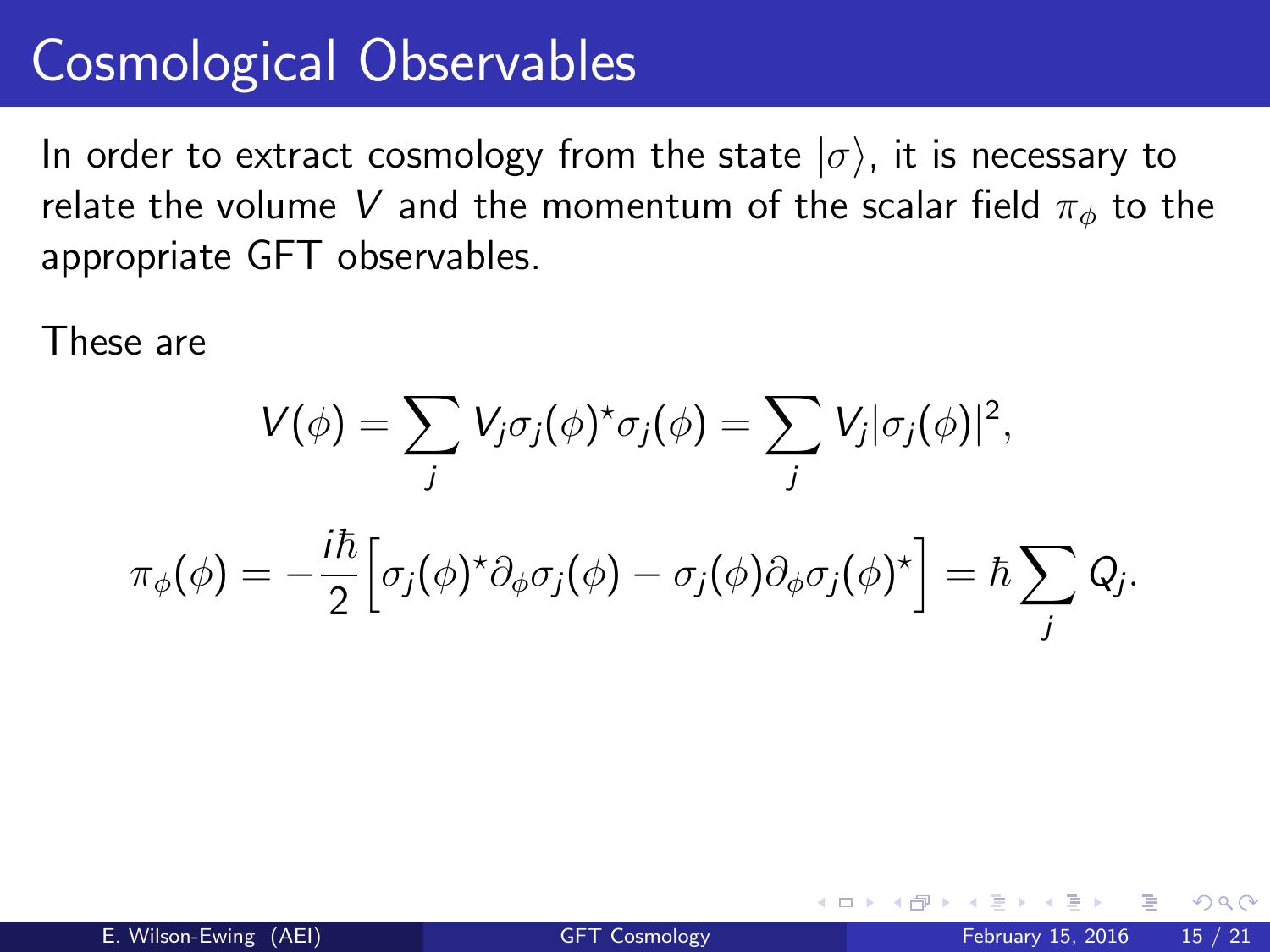### Cosmological Observables

In order to extract cosmology from the state  $|\sigma\rangle$ , it is necessary to relate the volume V and the momentum of the scalar field  $\pi_{\phi}$  to the appropriate GFT observables.

These are

$$
V(\phi) = \sum_j V_j \sigma_j(\phi)^* \sigma_j(\phi) = \sum_j V_j |\sigma_j(\phi)|^2,
$$
  

$$
\pi_{\phi}(\phi) = -\frac{i\hbar}{2} \Big[ \sigma_j(\phi)^* \partial_{\phi} \sigma_j(\phi) - \sigma_j(\phi) \partial_{\phi} \sigma_j(\phi)^* \Big] = \hbar \sum_j Q_j.
$$

It immediately follows that

$$
\partial_\phi \pi_\phi(\phi) = 0,
$$

and so we recover the continuity equation for an FLRW space-time with a massless scalar field.  $QQ$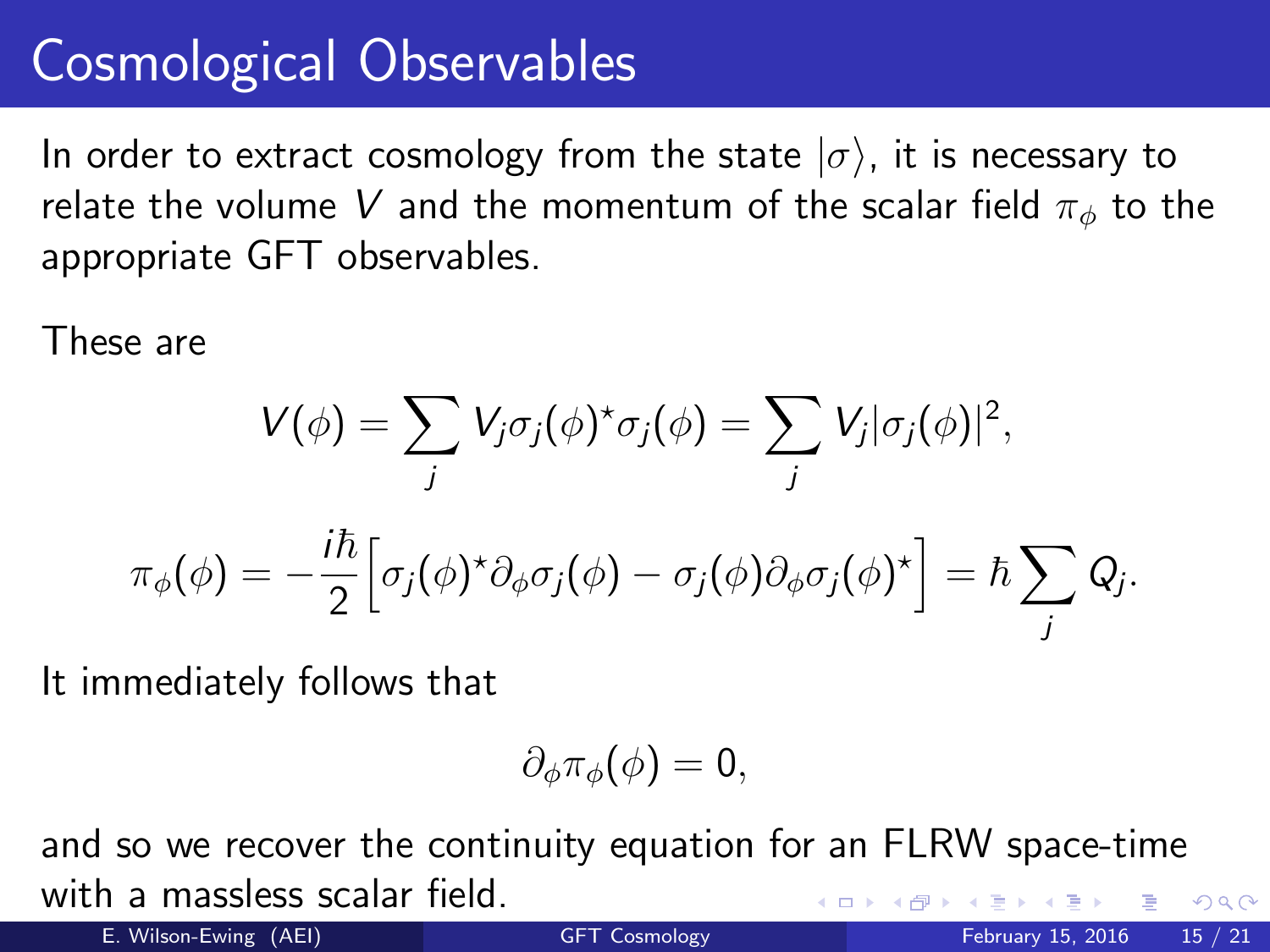#### The Condensate Friedmann Equation

Writing  $\sigma_j(\phi)=\rho_j(\phi) e^{i\theta_j(\phi)}$ , the equation of motion for  $V$ , using  $V' = 2\sum$ j  $V_j \rho'_j \rho_j$ , where  $f' := \partial_{\phi} f$ ,

and the equation of motion for  $\sigma_i(\phi)$  given earlier, is

$$
\left(\frac{V'}{3V}\right)^2 = \left(\frac{2\sum_j V_j \rho_j \sqrt{E_j - \frac{Q_j^2}{\rho_j^2} + m_j^2 \rho_j^2}}{3\sum_j V_j \rho_j^2}\right)^2
$$

 $\Omega$ 

.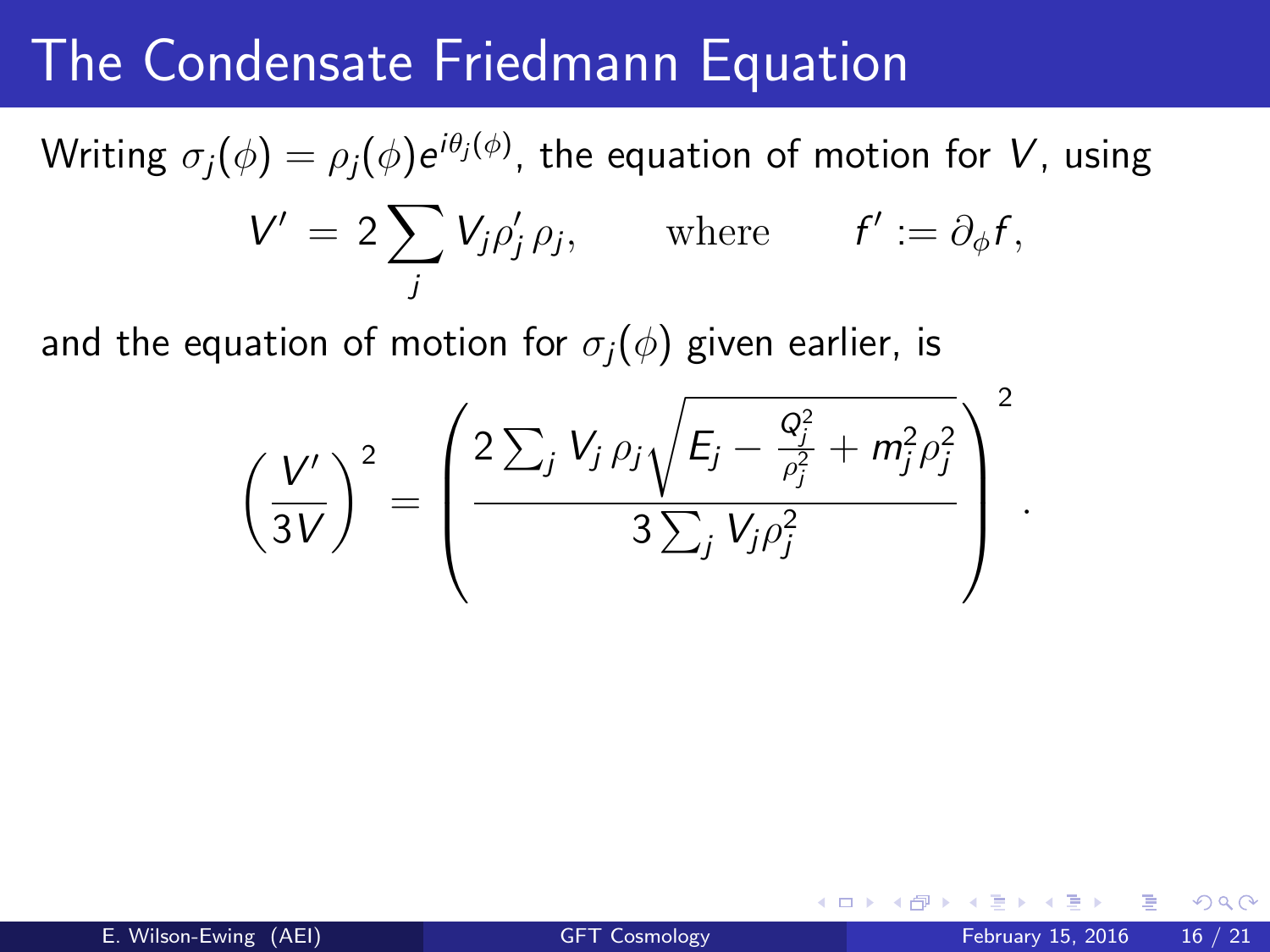### The Condensate Friedmann Equation

Writing  $\sigma_j(\phi)=\rho_j(\phi) e^{i\theta_j(\phi)}$ , the equation of motion for  $V$ , using  $V' = 2\sum$ j  $V_j \rho'_j \rho_j$ , where  $f' := \partial_{\phi} f$ ,

and the equation of motion for  $\sigma_i(\phi)$  given earlier, is

$$
\left(\frac{V'}{3V}\right)^2 = \left(\frac{2\sum_j V_j \rho_j \sqrt{E_j - \frac{Q_j^2}{\rho_j^2} + m_j^2 \rho_j^2}}{3\sum_j V_j \rho_j^2}\right)^2
$$

The classical Friedmann equation

$$
\left(\frac{V'}{3V}\right)^2 = \frac{4\pi G}{3}
$$

is recovered in the low curvature semi-classical limit (which here corresponds to large  $\rho_j)$  for  $m_j^2=3\pi G$ .

 $\eta$ an

.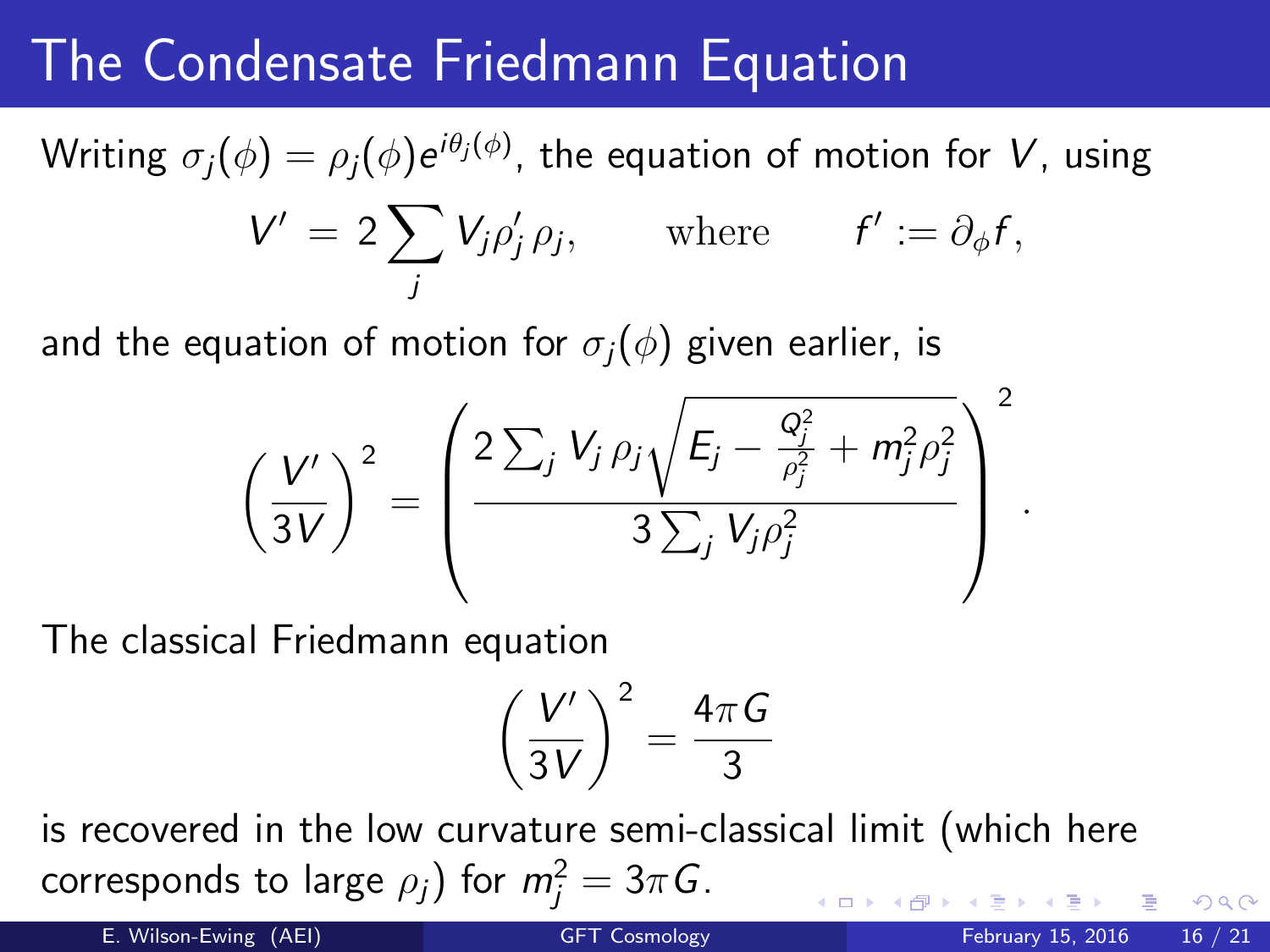#### Breakdown of the Condensate Approximation

Recall that the Gross-Pitaevskii condensate approximation is only valid so long as the interaction terms are small.

As can easily be checked in the equation of motion for  $\sigma_j$ , the interaction term will become large when  $\rho_i$  becomes sufficiently large.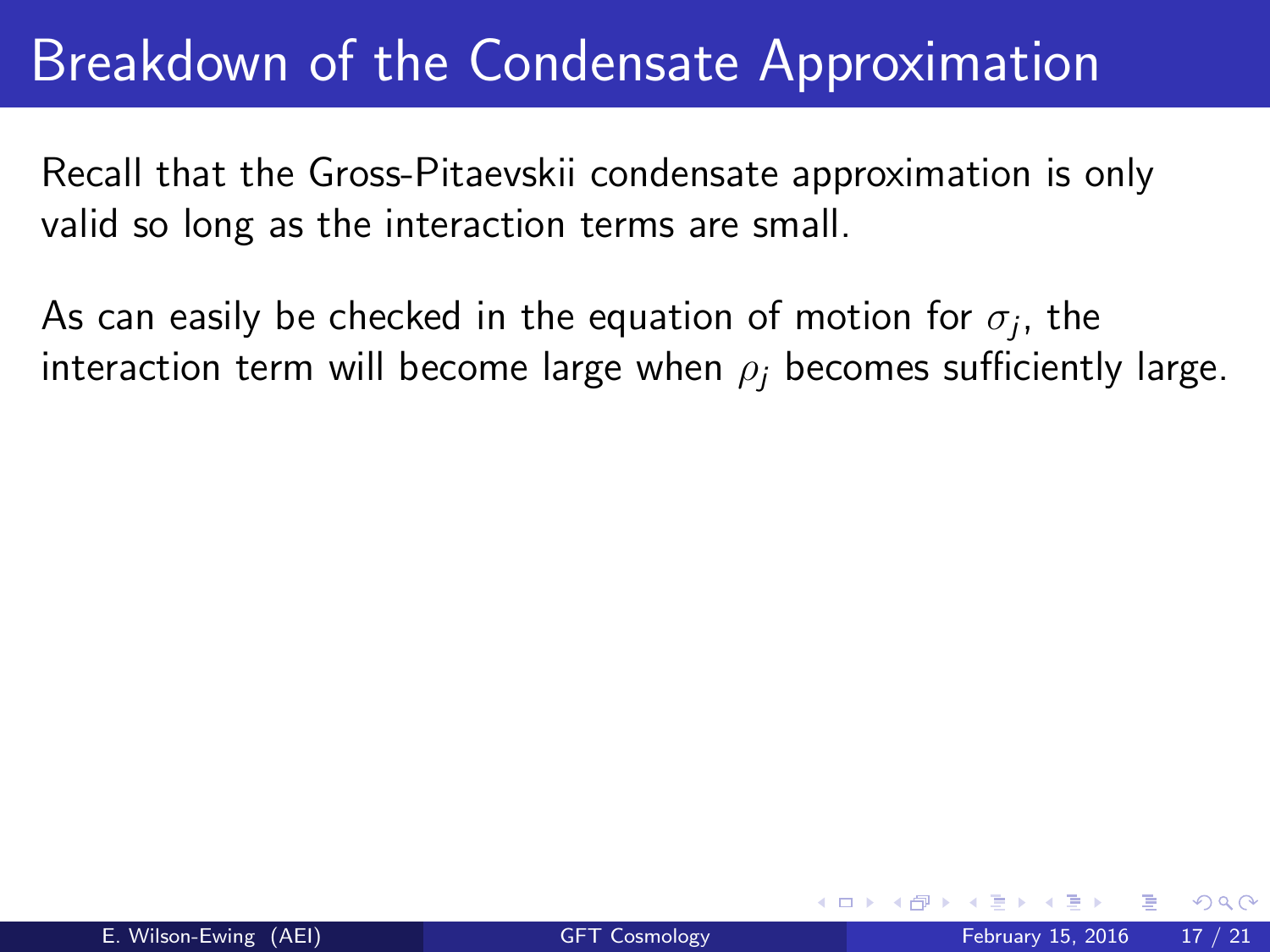#### Breakdown of the Condensate Approximation

Recall that the Gross-Pitaevskii condensate approximation is only valid so long as the interaction terms are small.

As can easily be checked in the equation of motion for  $\sigma_j$ , the interaction term will become large when  $\rho_i$  becomes sufficiently large.

This corresponds to the large volume limit: the Gross-Pitaevskii condensate approximation breaks down at large volumes. Therefore, the previous results hold for large volumes so long as the volume is not so large that the Gross-Pitaevskii approximation fails.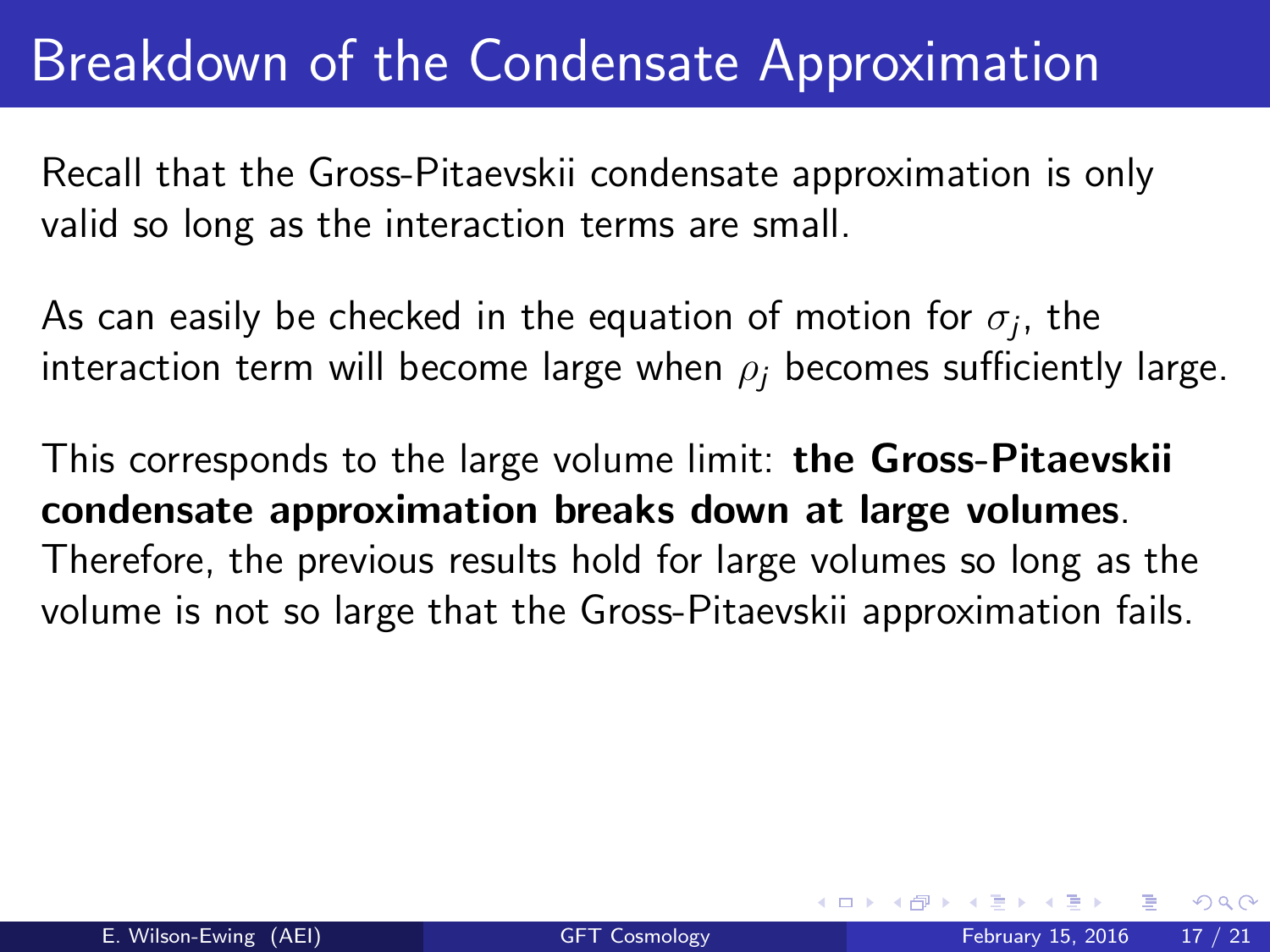#### Breakdown of the Condensate Approximation

Recall that the Gross-Pitaevskii condensate approximation is only valid so long as the interaction terms are small.

As can easily be checked in the equation of motion for  $\sigma_j$ , the interaction term will become large when  $\rho_i$  becomes sufficiently large.

This corresponds to the large volume limit: the Gross-Pitaevskii condensate approximation breaks down at large volumes. Therefore, the previous results hold for large volumes so long as the volume is not so large that the Gross-Pitaevskii approximation fails.

The fact that interactions become large at large volumes may be related to the fact that we have neglected connectivity information: all GFT quanta are interacting with all other quanta. Restoring the connectivity information in  $\sigma_i$  may fix this.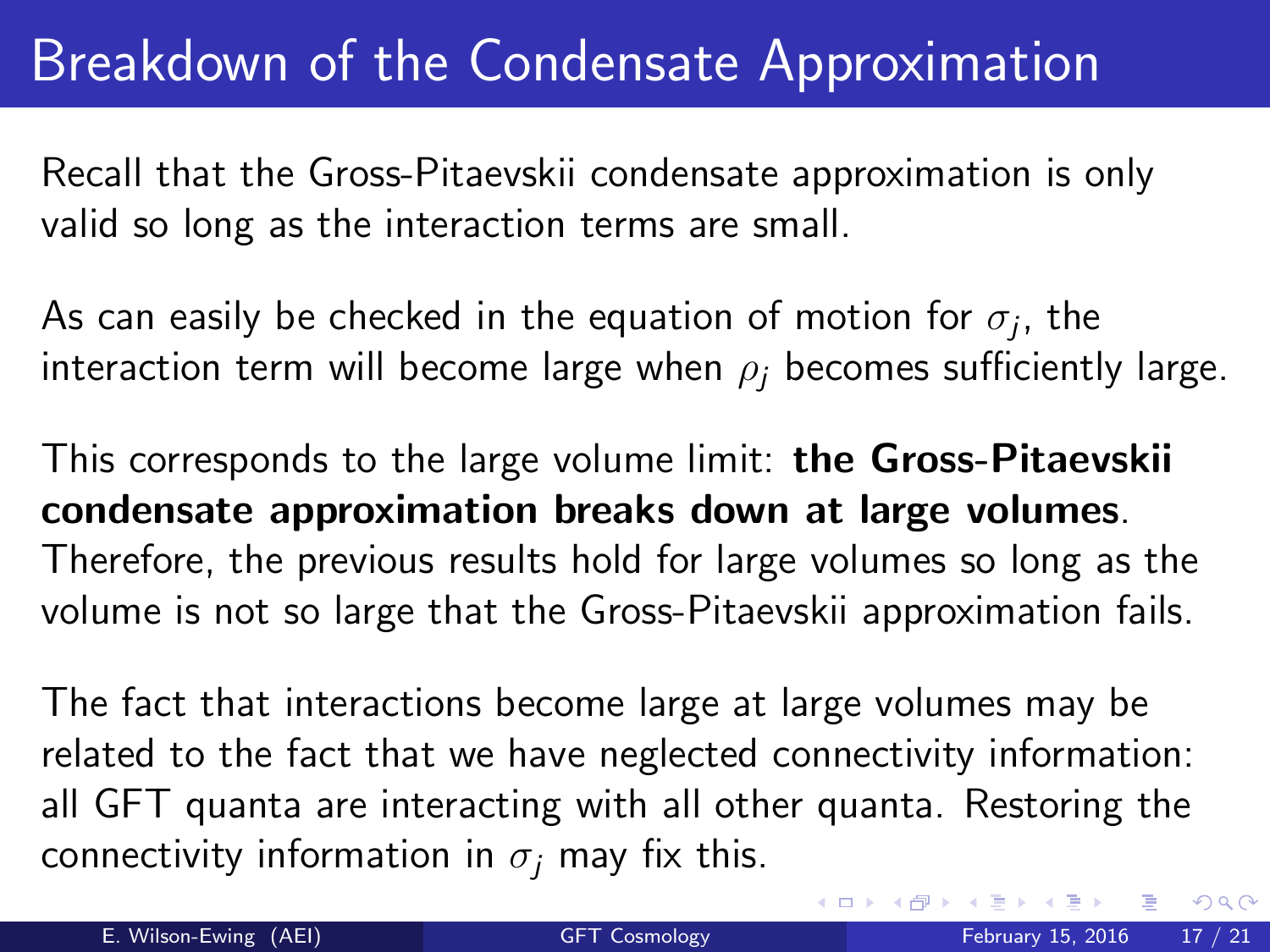#### Resolution of the Singularity

Assuming  $\rho_j$  is sufficiently small so that interactions are negligible, the equation of motion for  $\sigma_i(\phi)$  can be rewritten as

$$
\rho_j''-\frac{Q_j^2}{\rho_j^3}-m_j^2\rho_j\approx 0,
$$

where it is clear that  $\rho_i$  can never become zero due to the repulsive 'potential'  $Q_j^2/\rho_j^3$  which diverges at  $\rho_j=0$  (assuming  $Q_j\neq 0$  which is true for at least one j if  $\pi_{\phi} \neq 0$ ). Instead, the  $\rho_i$  will 'bounce'.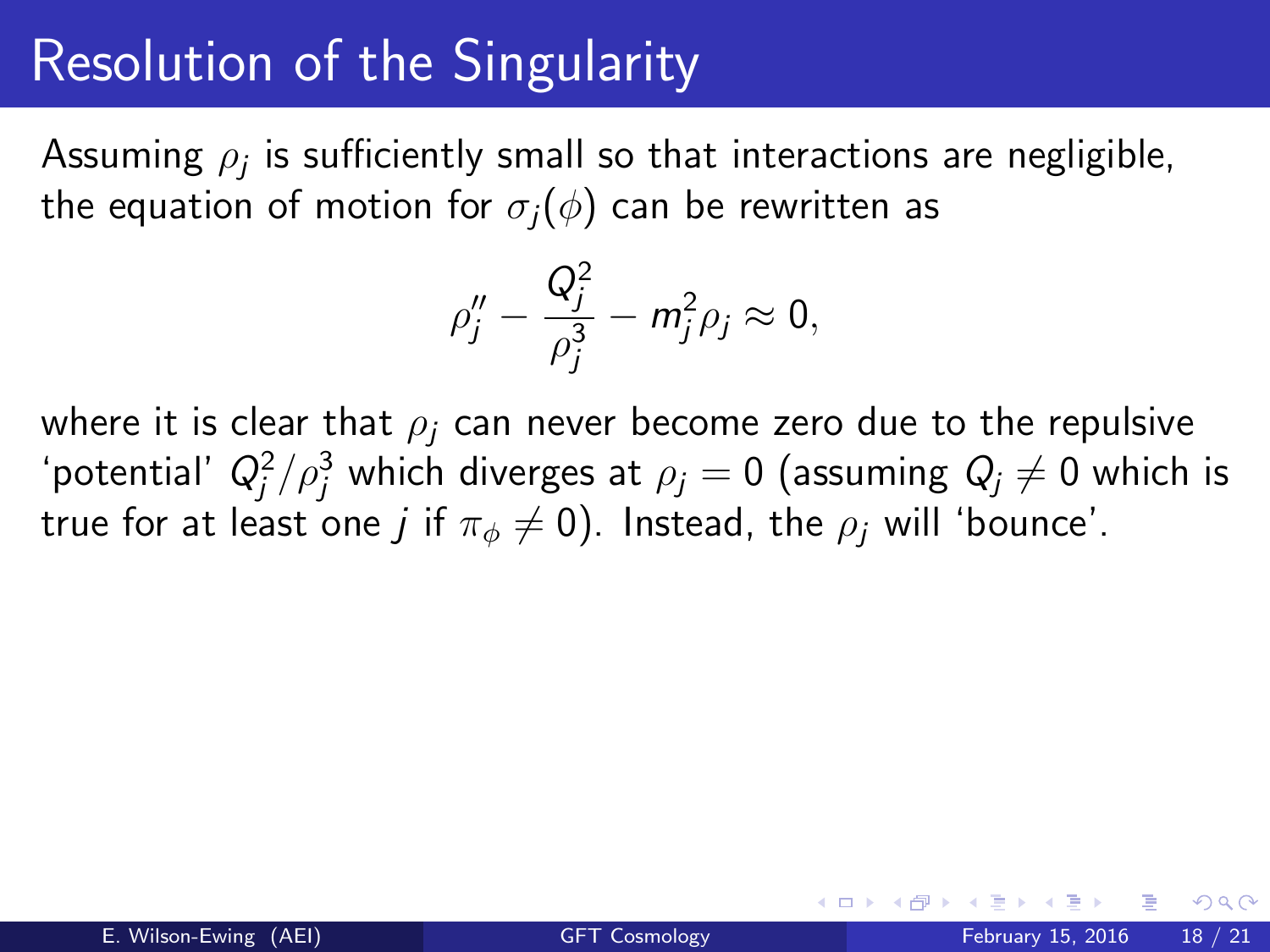#### Resolution of the Singularity

Assuming  $\rho_j$  is sufficiently small so that interactions are negligible, the equation of motion for  $\sigma_i(\phi)$  can be rewritten as

$$
\rho_j''-\frac{Q_j^2}{\rho_j^3}-m_j^2\rho_j\approx 0,
$$

where it is clear that  $\rho_i$  can never become zero due to the repulsive 'potential'  $Q_j^2/\rho_j^3$  which diverges at  $\rho_j=0$  (assuming  $Q_j\neq 0$  which is true for at least one j if  $\pi_{\phi} \neq 0$ ). Instead, the  $\rho_i$  will 'bounce'.

This has important cosmological consequences. Since  $V=\sum_j V_j\rho_j^2$ , if  $\rho_i(\phi)$  is always different from 0, so is  $V(\phi)$ .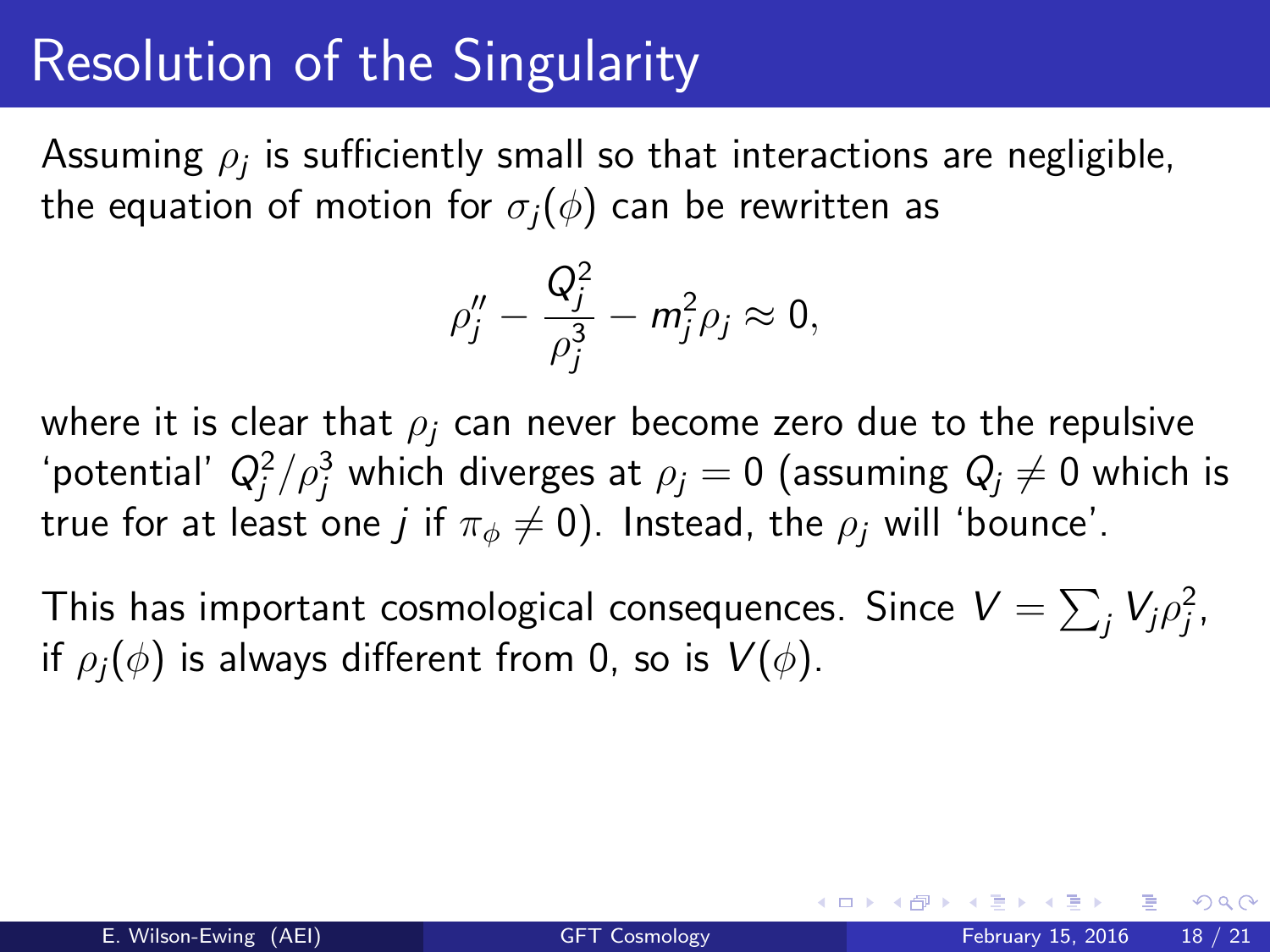#### Resolution of the Singularity

Assuming  $\rho_j$  is sufficiently small so that interactions are negligible, the equation of motion for  $\sigma_i(\phi)$  can be rewritten as

$$
\rho_j''-\frac{Q_j^2}{\rho_j^3}-m_j^2\rho_j\approx 0,
$$

where it is clear that  $\rho_i$  can never become zero due to the repulsive 'potential'  $Q_j^2/\rho_j^3$  which diverges at  $\rho_j=0$  (assuming  $Q_j\neq 0$  which is true for at least one *j* if  $\pi_{\phi} \neq 0$ ). Instead, the  $\rho_i$  will 'bounce'.

This has important cosmological consequences. Since  $V=\sum_j V_j\rho_j^2$ , if  $\rho_i(\phi)$  is always different from 0, so is  $V(\phi)$ .

The cosmological singularity is resolved, and is generically  $\boldsymbol{\mathsf{replaced}}$  by a bounce (so long as one  $Q_j$  is non-vanishing, which is required for non-vacuum space-times like the FLRW space-times).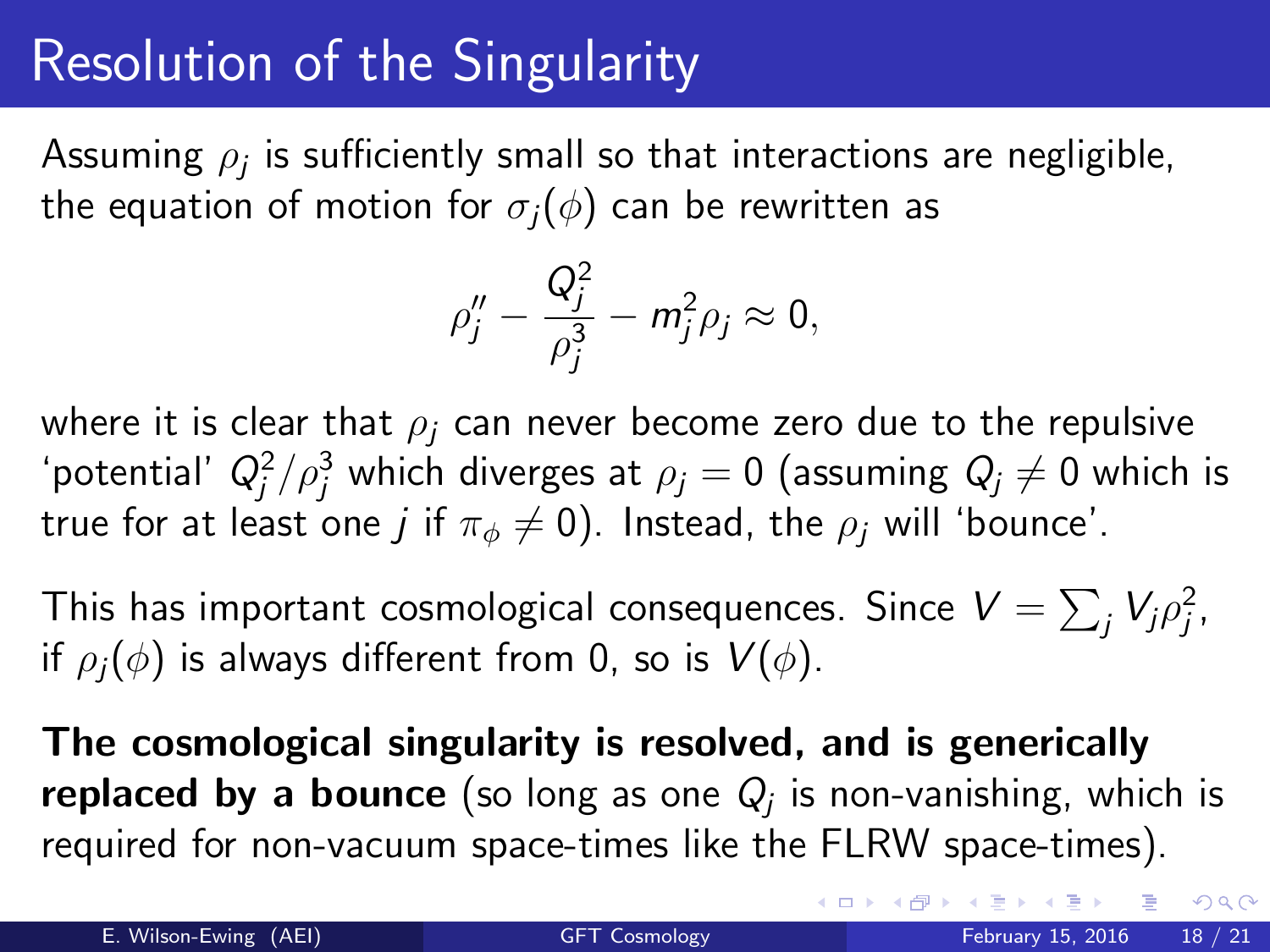### A Simple Ansatz to (Almost) Recover LQC

Recall that LQC suggests that the appropriate condensate state is one where all the quanta are equilateral spin networks with  $j = 1/2$ . Motivated by this observation, let's consider the case where  $\sigma_i(\phi)$ only has support on  $i = i_0$ .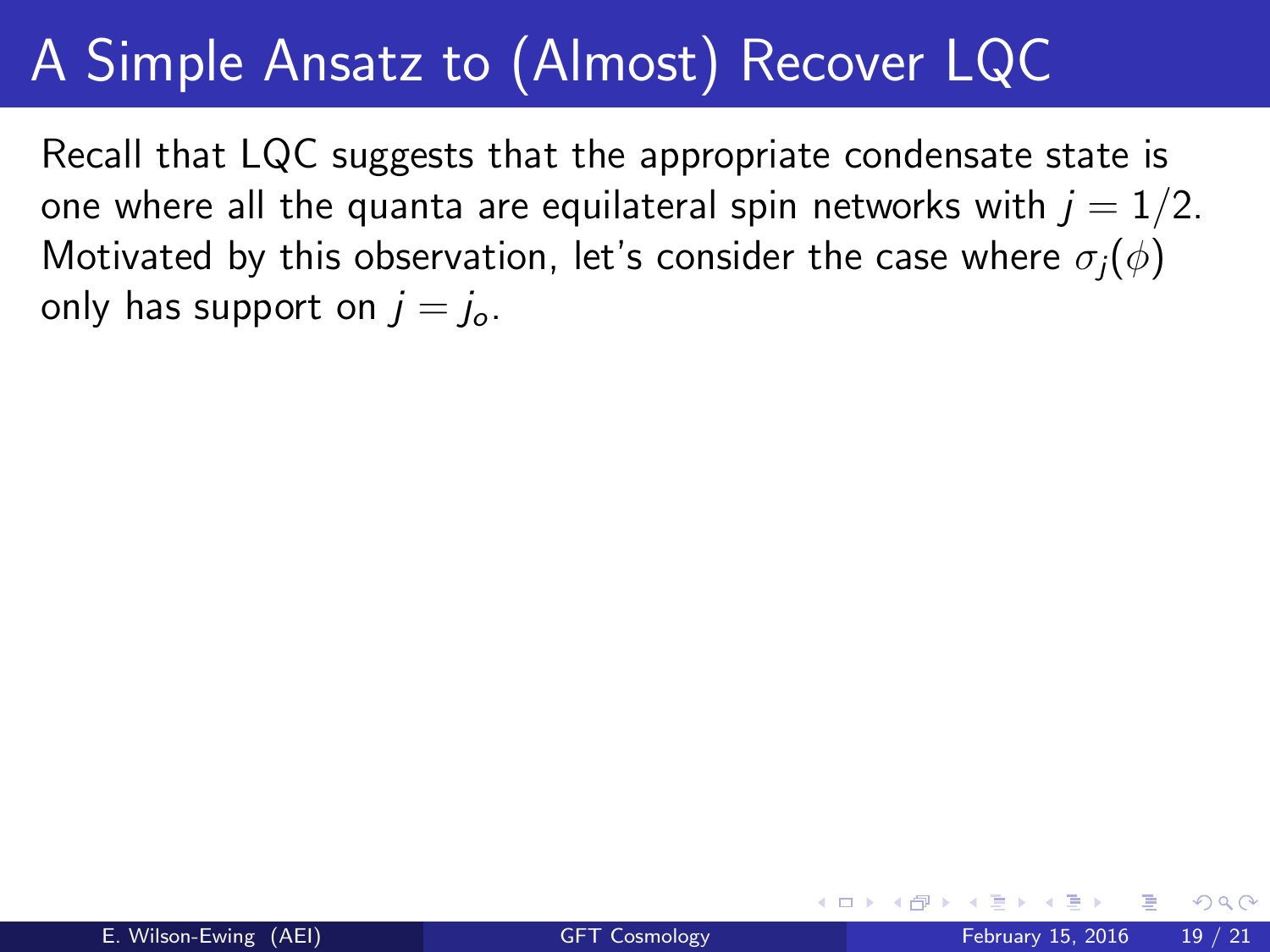### A Simple Ansatz to (Almost) Recover LQC

Recall that LQC suggests that the appropriate condensate state is one where all the quanta are equilateral spin networks with  $j = 1/2$ . Motivated by this observation, let's consider the case where  $\sigma_i(\phi)$ only has support on  $i = i_0$ .

Then, using  $\rho=\pi_\phi^2/2V^2$ , the condensate Friedmann equation becomes

$$
\left(\frac{V'}{3V}\right)^2 = \frac{4\pi G}{3}\left(1 - \frac{\rho}{\rho_c}\right) + \frac{V_{j_o}E_{j_o}}{9V},
$$
 with  $\rho_c = 6\pi G \hbar^2 / V_{j_o}^2 \sim (6\pi / j_o^3)\rho_{\text{Pl}}.$ 

This is (almost) exactly the LQC effective Friedmann  $\mathbf e$ quation, up to the extra term that depends on  $E_{j_o}.$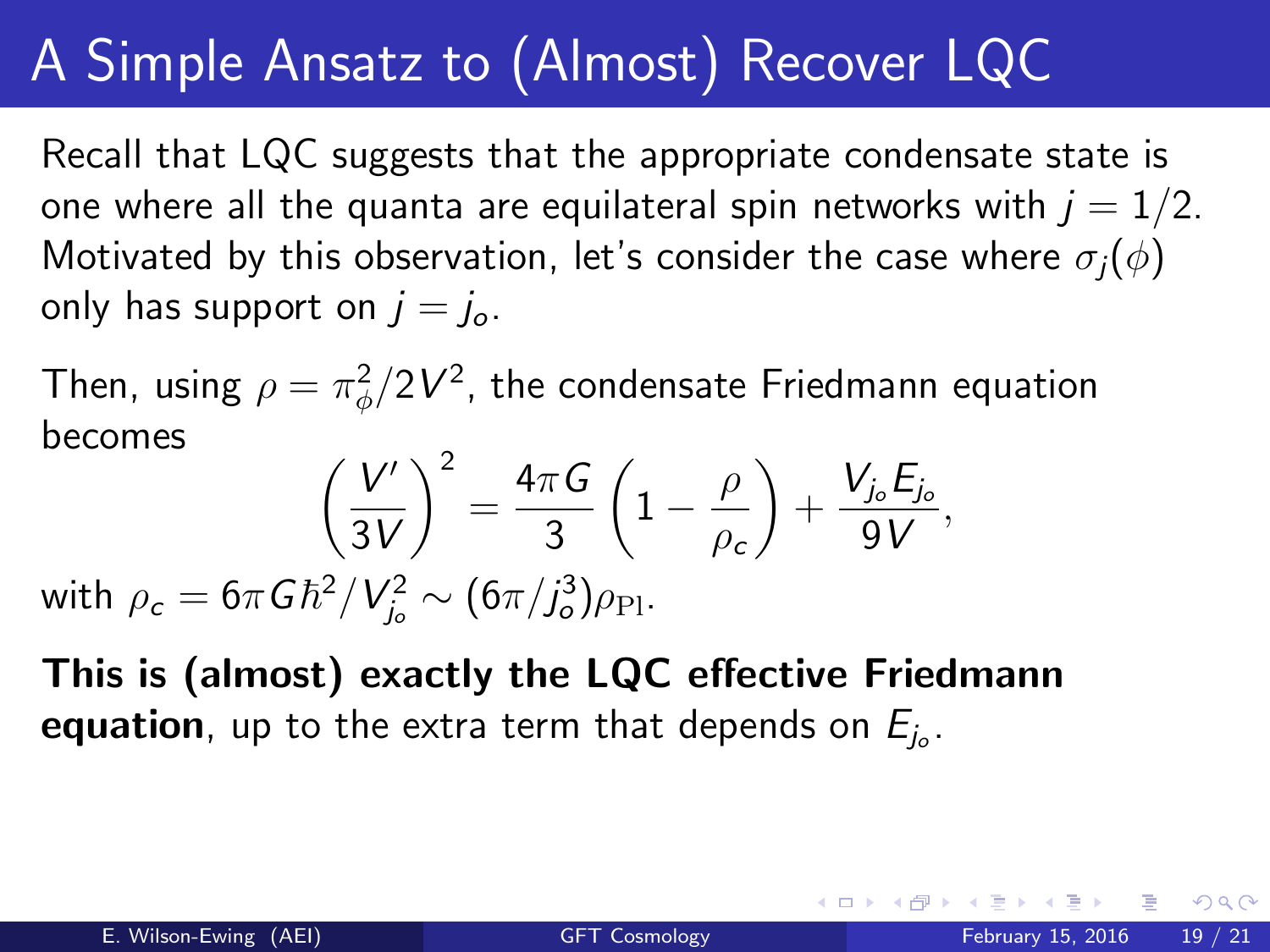## A Simple Ansatz to (Almost) Recover LQC

Recall that LQC suggests that the appropriate condensate state is one where all the quanta are equilateral spin networks with  $j = 1/2$ . Motivated by this observation, let's consider the case where  $\sigma_i(\phi)$ only has support on  $i = i_0$ .

Then, using  $\rho=\pi_\phi^2/2V^2$ , the condensate Friedmann equation becomes

$$
\left(\frac{V'}{3V}\right)^2 = \frac{4\pi G}{3}\left(1 - \frac{\rho}{\rho_c}\right) + \frac{V_{j_o}E_{j_o}}{9V},
$$
  

$$
\rho_c = 6\pi G\hbar^2/V_{j_o}^2 \sim (6\pi/j_o^3)\rho_{\text{Pl}}.
$$

This is (almost) exactly the LQC effective Friedmann  $\mathbf e$ quation, up to the extra term that depends on  $E_{j_o}.$ 

While  $E_i$  plays an important role in the dynamics of the GFT condensate, its geometric interpretation remains unclear.

with

 $QQ$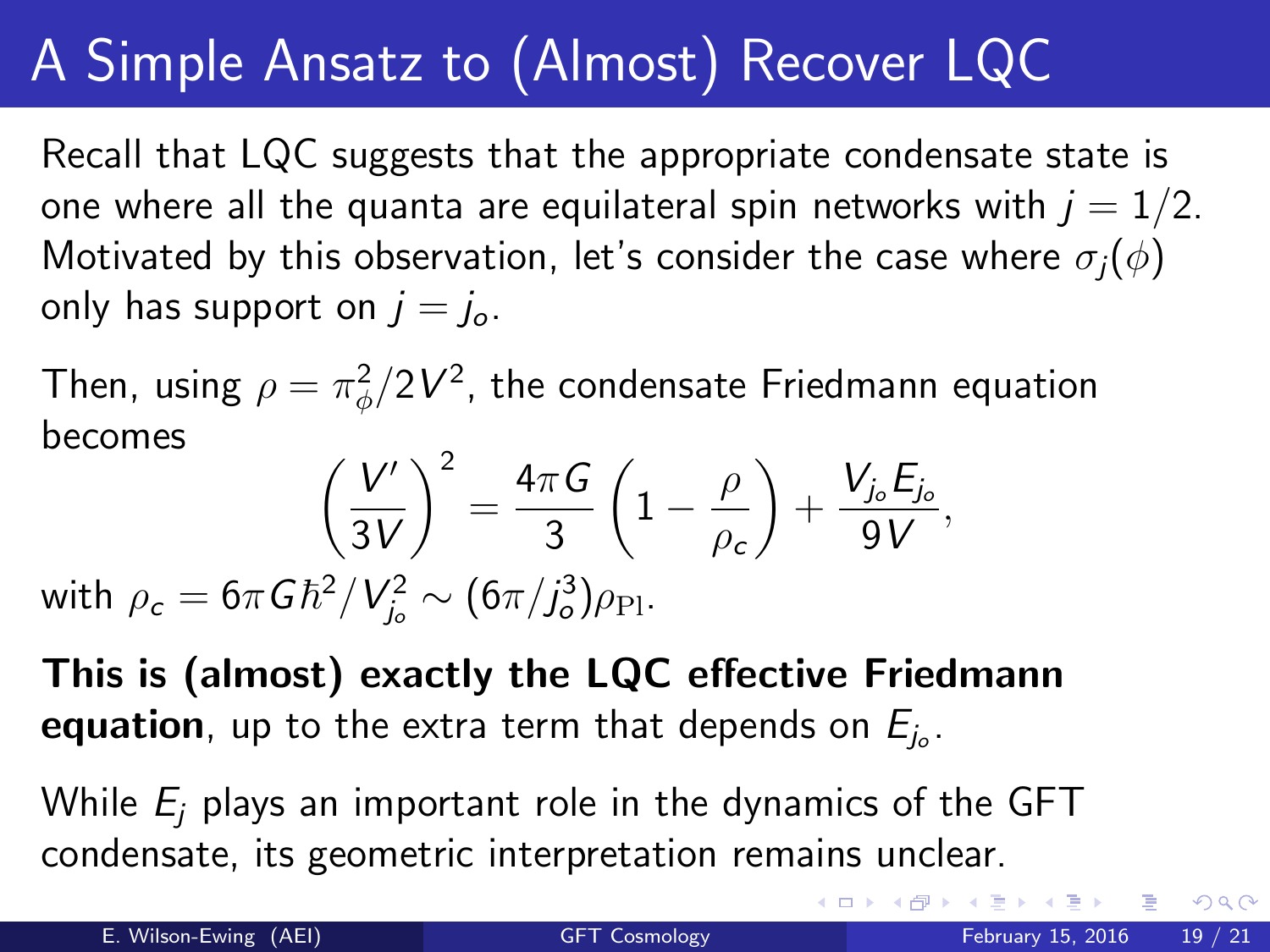#### **Conclusions**

- Motivated by LQC, we made a specific ansatz on the type of state in (the GFT reformulation of) LQG that corresponds to cosmological space-times: GFT condensate states.
- The equations of motion for the condensate states are determined by the GFT action, and from these equations of motion we can extract the continuity and Friedmann equations.
- The classical Friedmann equations are recovered in an appropriate semi-classical limit for some choices of parameters in the GFT action.
- The classical singularity is resolved and is generically replaced by a bounce. Also, the LQC effective Friedmann equations are (almost) recovered for a natural choice of the condensate wave function.  $\Omega$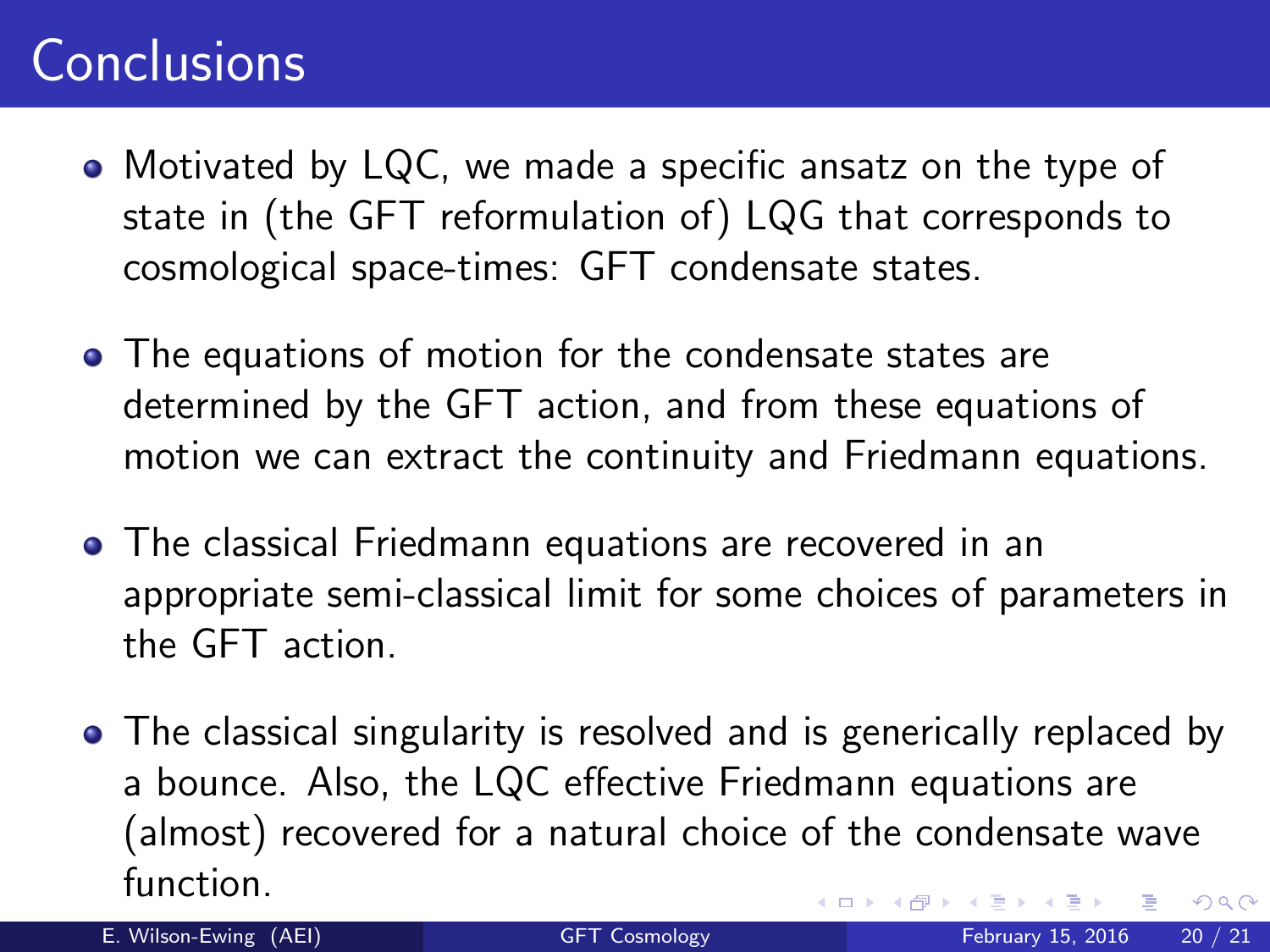#### Outlook

There are many open questions:

- Further investigate the condensate Friedmann equation for a variety of condensate wave functions,
- Consider other types of matter fields, including scalar fields with non-trivial potentials and Maxwell fields,
- Develop a framework to study cosmological perturbation theory,
- Include anisotropies,
- Include connectivity information in the analysis,
- Understand the physical interpretation of the 'energy'  $E_j$ .